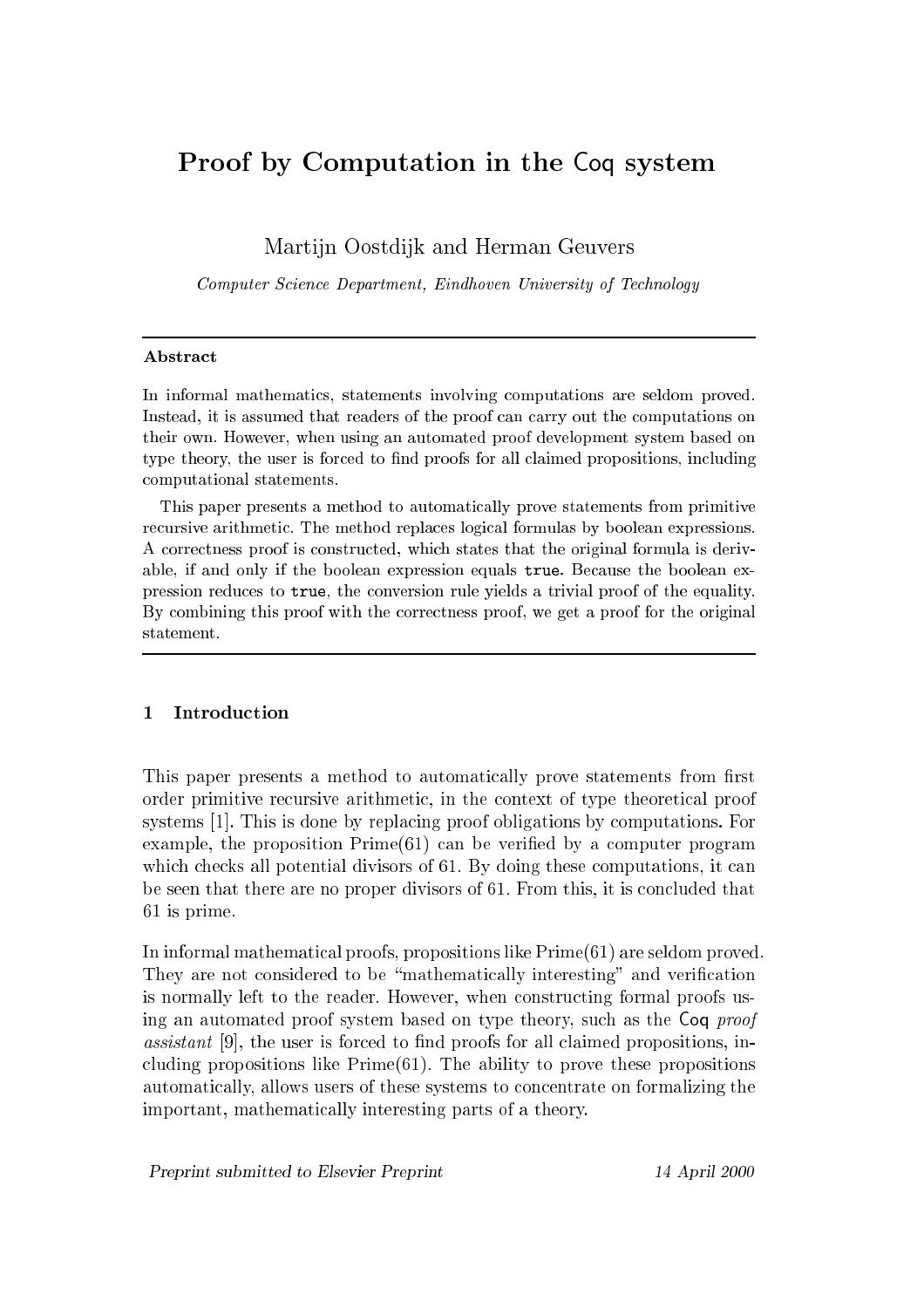The method presented here is based on two main ideas. The first idea, called computational reflection in [7] (dating back to original work by  $[8]$ , who calls it reflection) or two level approach in  $[3]$  is to interpret a class of propositions on three different levels: a syntactical level, a propositional level, and a computational level. The syntactical level makes it possible to relate the omputational level to the propositional level by proving that a de
ision algorithm (on the computational level) indeed has the intended effect (on the propositional level). The second idea, called *Poincaré's principle* in [2], states that propositions which can be verified by a computation are easy; i.e., no proof is required. This principle is incorporated in Coq through the so-called onversion rule: types that are omputationally equal (
onvertible) are not distinguished. The Poincaré's principle is crucial for the use of computational reflection in theorem provers, as it allows to replace a large proof-object (laborious to generate) by a small proof-object plus a computation (mechanical).

In our case the combination of these two ideas allows us to replace a proposition from primitive recursive arithmetic (the propositional level) with a computation (the computational level) involving characteristic functions of primitive re
ursive predi
ates. The latter an be resolved using the onversion rule. Proving that this repla
ement is indeed allowed, involves lifting the original proposition to the synta
ti level and translating it to the omputational and propositional levels. It is proved that these two translations onform with ea
h other: the translation to the omputational level evaluates to true if and only if the translation to the propositional level is provable.

The intention of the paper is to present the result without assuming detailed knowledge of type theory or proof-assistants based on type theory. To meet that ondition, the paper is organized as follows. First we give a general introduction to proof-assistants based on type theory, briefly discussing the philosophy and the te
hnology. Then we introdu
e a type theory for higher order predi
ate logi and we show by example how mathemati
al reasoning may be formalized in this system. We extend this system with (a restricted form of) indu
tive types. The system we thus obtain is a subsystem of the type theory that is implemented in the proof-assistant Coq. In the last section we show how we have defined a decision procedure for primitive recursive arithmetic inside Coq.

## 2 Proof Assistants based on type theory

In type theory one interprets formulas and proofs via the well-known `formulasas-types' and `proofs-as-terms' embedding, originally due to Curry, Howard and De Bruijn. Under this interpretation, a formula is viewed as the type of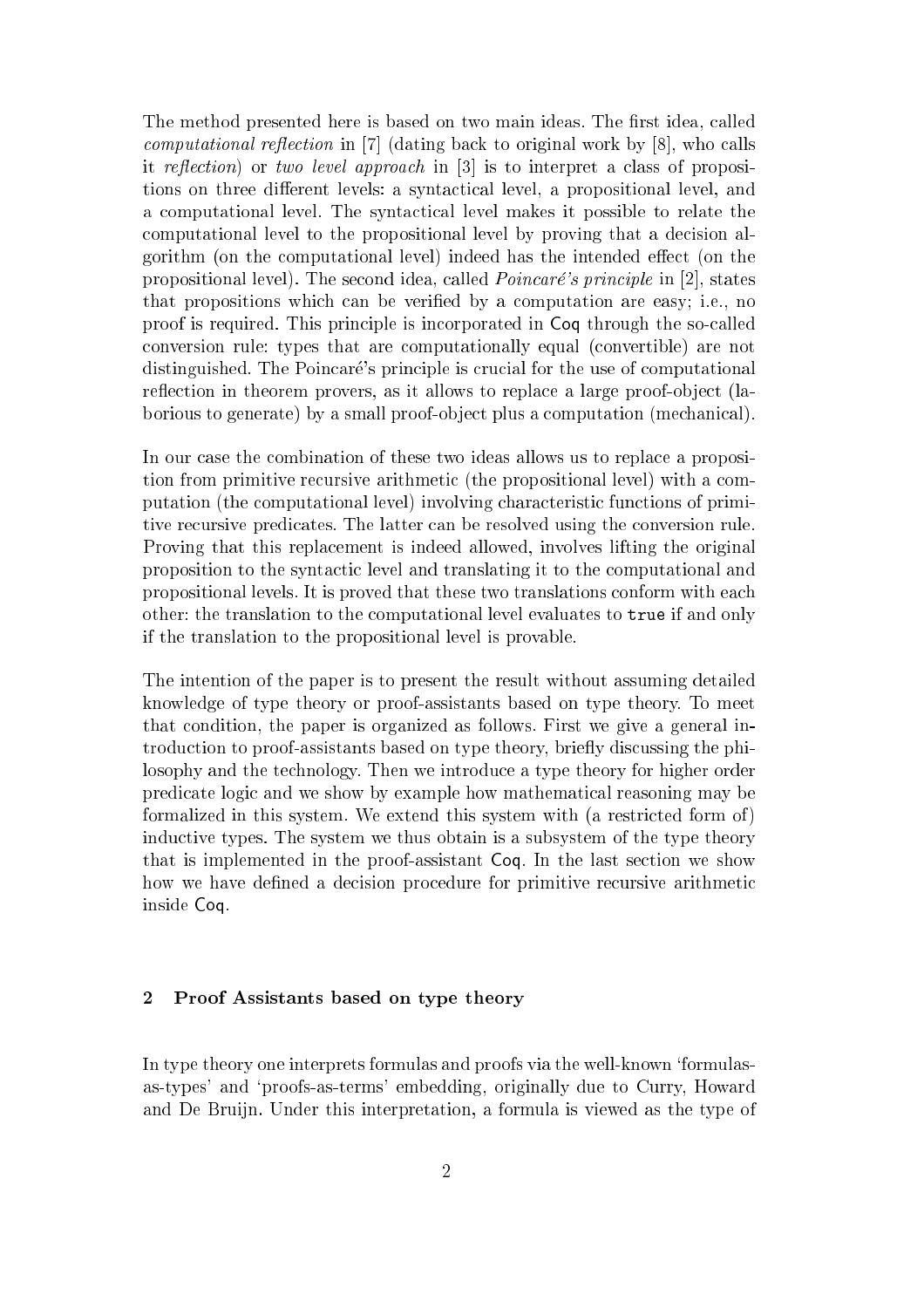its proofs. Hen
e, a statement in type theory of the form

 $M : A$ 

an be read in two ways:

- $\bullet$  *M* is an *element of the set* denoted by  $A$ ,
- $\bullet$  *M* is a *proof of the formula* denoted by A.

In the case that M denotes a proof, one can (in general) really construct a natural deduction style derivation out of the proof term M. Whether this is possible depends on the specific type theory, but for many well-known logics an *isomorphic* typed  $\lambda$ -calculus has been defined: there is a bijection between natural deductions in the logic and proof terms in the typed  $\lambda$ -calculus. We shall illustrate this correspondence between logic and typed  $\lambda$ -calculus later by some examples. The main onsequen
es of this approa
h towards theorem proving are that

- Proof checking is Type checking.
- Interactive Theorem Proving is the interactive construction of a term of a given type.

The Proof Assistant Coq is an interactive theorem prover based on type theory: the implemented typed  $\lambda$ -calculus is a version of constructive higher order logic with powerful inductive types. The system Coq provides the user with powerful tactics to interactively construct a proof term. In this construction process, the system guarantees the type orre
tness. An important distin
tion to be made  $-$  which is a basic philosophy behind type theoretic provers like  $Coq$ is the one between

- Checking an alleged proof: this is easy, comparable with checking the syntactic correctness of a computer program,
- Constructing a proof for a given formula: this is hard (undecidable in general), comparable with constructing a program which satisfies a specification.

In type theoretic provers, the first task is performed by a type checking algorithm, the second task is performed interactively with the user.

#### 2.1 Correctness of Proof Assistants

An important issue in automated theorem proving in general is the question of *correctness* of the implemented system. Or, phrased differently: how can we be sure that a formula that has been proven by the Proof Assistant (PA) is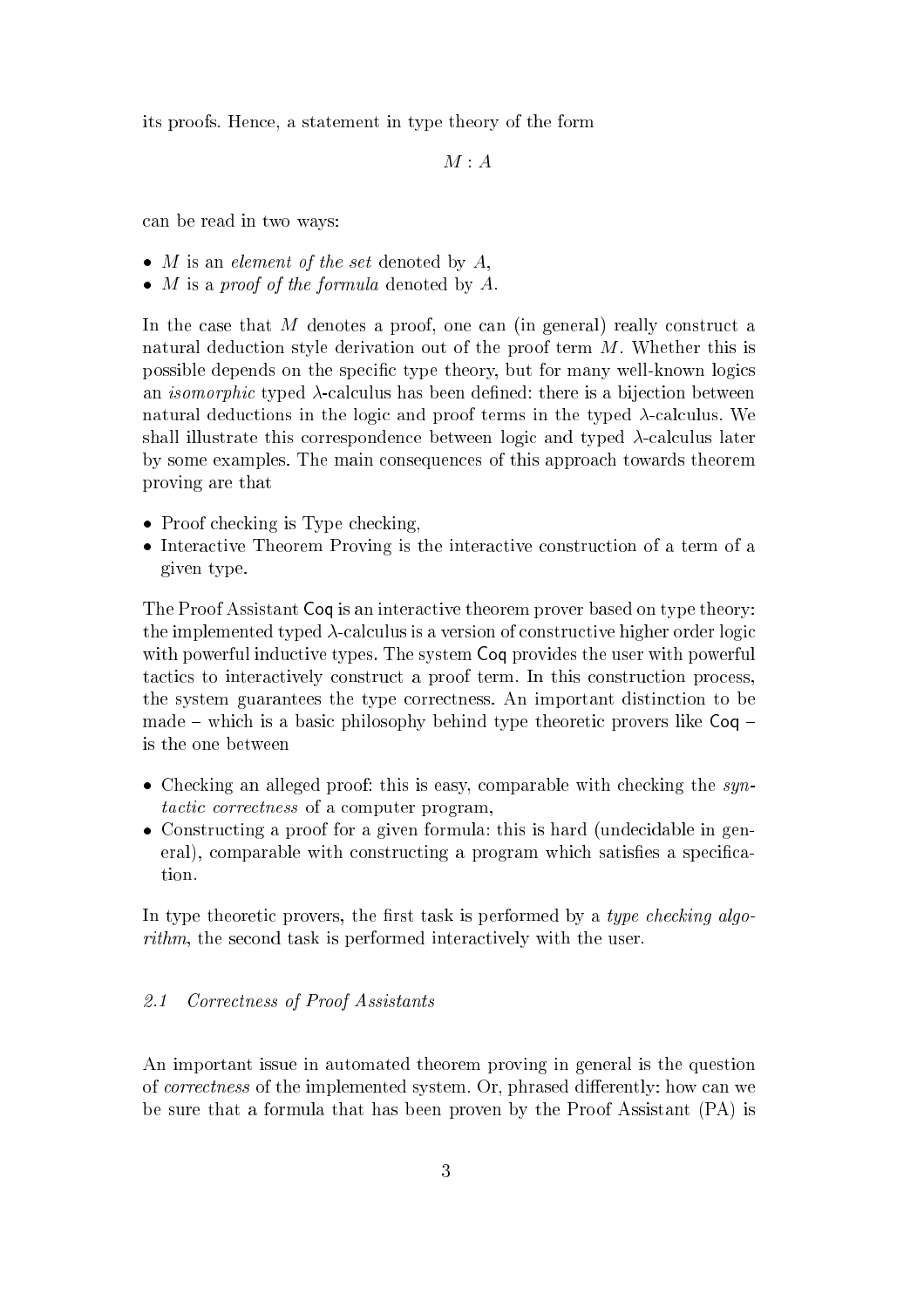really true? We may sometimes not be convinced that all the powerful tactics that a PA provides are sound and it occasionally turns out that a PA contains a bug. In type theoreti PAs, this issue of reliability is solved to some extent, be
ause the PA does not only tell the user that the theorem has been proved, but it also provides a *proof term* that can either be *type checked* by the user (using his own  $-$  relatively easy to write  $-$  type checking algorithm) or it can be exported to some natural language style proof that an be read by other humans. The feature of having proof terms that can be checked *independently* by a relatively small and easy algorithm, is also known as the  $De Bruijn$  $criterion$  (see [2]), named after the founding father of the Automath project. In this project the first PAs based on type theory were implemented (in fact they were proof he
kers instead of proof assistants).

So, on the one hand the De Bruijn criterion gives a higher degree of reliability to PAs. On the other hand, however, this criterion makes it harder to implement very powerful proof tactics (like resolution), because the system will always have to onstru
t a omplete proof term that an be (type) checked easily in a small underlying system. In this paper we show that it is possible to add powerful proof tactics to Coq and at the same time comply with the De Bruijn criterion. This is done by applying the so called 'two level approach'  $(2)$ , also known as the 'reflection principle'  $(7)$ . The basic idea of that approach is to code a specific syntactic class of formulas into an inductive type form. We write  $\llbracket - \rrbracket$  for the decoding function giving for every formula a : form a proposition [a]. A given (powerful) proof procedure can (in the simplest case) then be defined as a function F of type form $\rightarrow$ form. Now, if we can prove this procedure to be correct *inside* Coq, i.e. if we prove  $\forall a$ :form([a]  $\leftrightarrow$  [Fa]), then we can replace a proof obligation [a] by a proof obligation  $\llbracket Fa \rrbracket$  (which will in general be easier).

In this paper we illustrate the method sket
hed above by looking at the formulas of primitive recursive arithmetic (PRA). We define a function  $(I)$  (comparable with the  $F$  above) that computes true or false for every closed formula of PRA (using a characteristic function) and we prove that  $(-)$  is correct (i.e.  $([-])$  preserves derivability:  $\forall a$ :form( $[a] \leftrightarrow (([a]) = \text{true})$ )). Hence, if we want to check, e.g. whether  $Prime(61)$  holds, we have to find a term a of type form such that  $\llbracket a \rrbracket$  is convertible with Prime(61) and we have to verify that  $(a)$  = true. The latter is done by just computing  $(a)$ : the outcome is either true or false.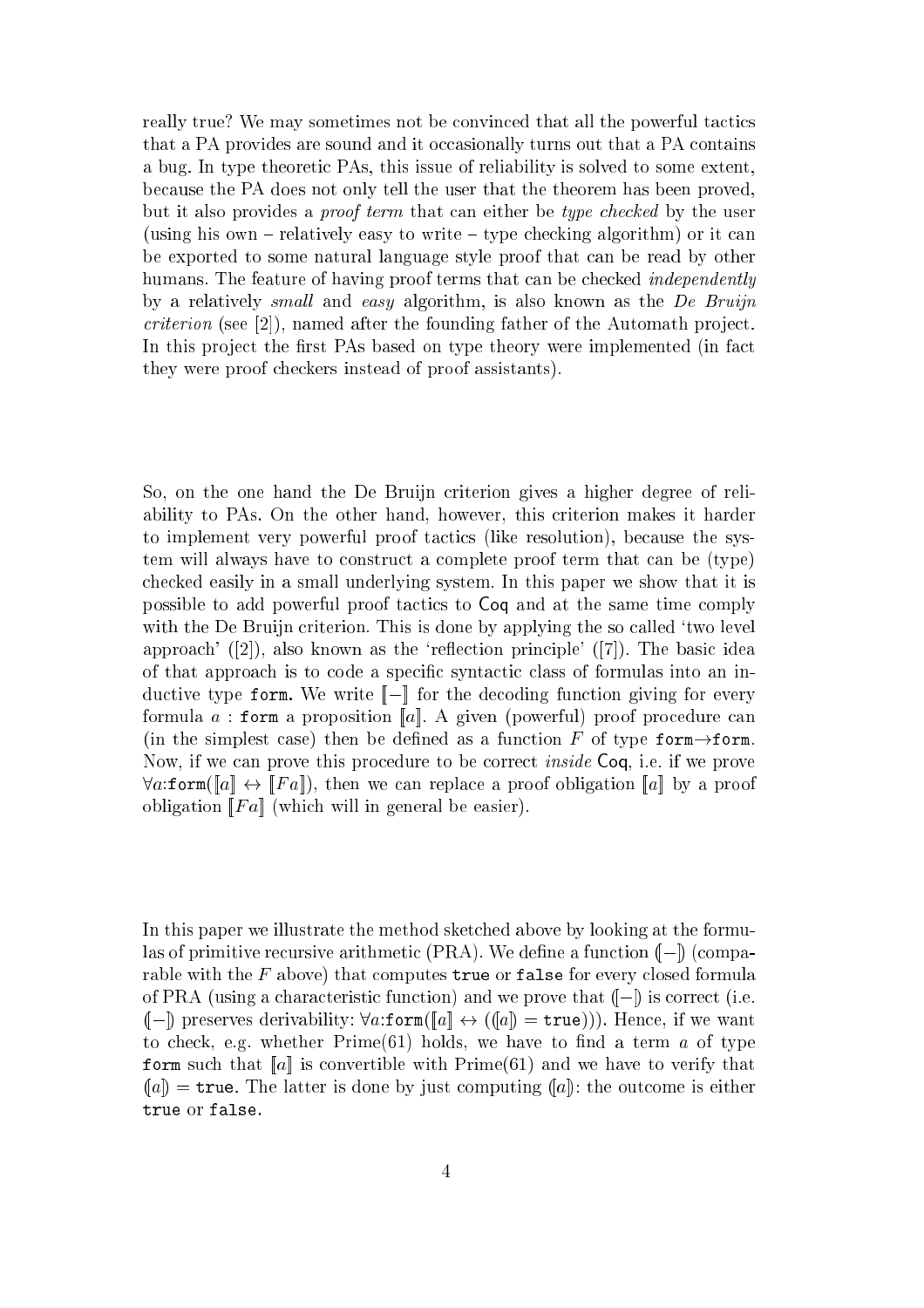# 3 A type theory for higher order predicate logic with inductive types

In this section we define a part of the type system that is implemented in Coq. We will not attempt to give a general introduction into  $\mathsf{Coq}$ , but restrict to that part of Coq that is ne
essary for our proof development. First we introdu
e the system  $\lambda$ PRED $\omega$ , a type theory in which one can (faithfully) interpret higher order predicate logic. Then we extend this system with inductive types, to obtain the system  $\lambda$ r red $\omega$ ....

Before giving the precise definition, we make some introductory remarks to guide the intuition.

- $(1)$  The language of higher order predicate logic is a typed language. In  $\lambda$ PRED $\omega$  there are 'first order sets', which are of type Set and there are higher order sets, whi
h are of type Type. These `universes' Set and Type are called *sorts*.
- (2) In  $\lambda$ PRED $\omega$ , formulas like  $\varphi \supset \psi$  and  $\forall x:A.\varphi$  will become types. However, these 'propositional' types are not the same as the set types (like e.g.  $nat$ ). Hence there is another 'universe', **Prop**, containing the 'propositional' types. So, all formulas are of type Prop in  $\lambda$ PRED $\omega$ .
- (3) Prop itself is a higher order set type, so Prop : Type.
- (4) For A a first order set (i.e.  $A:$  Set), the set of predicates on A is represented as  $A\rightarrow$ Prop, the type of functions from A to Prop. If  $P : A\rightarrow$ Prop and  $a : A$ , then  $Pa : \text{Prop.}$  the intended meaning is that 'a belongs to P' if the formula  $Pa$  can be proved.
- (5) Natural deductions are represented as typed  $\lambda$ -terms. The discharging of hypotheses is done by  $\lambda$ -abstraction. The modus ponens rule is interpreted via appli
ation.
- (6) A formula is provable if we can find a proof of it. That is in  $\lambda$ PRED $\omega$ , if  $\varphi$ : Prop, then ' $\varphi$  is provable' if we can find a term M such that  $M : \varphi$ .

The *derivable judgements* of  $\lambda$ PRED $\omega$  are of the form

$$
\Gamma \vdash M : A,
$$

where  $\Gamma$  is a *context* and M and A are terms. A context is of the form  $x_1:A_1,\ldots,x_n:A_n$ , where  $x_1,\ldots,x_n$  are variables and  $A_1,\ldots,A_n$  are terms. In a context the variables that occur in M and A are given a type. If, in the judgment  $\Gamma \vdash M : A$ , the term A is a 'propositional type' (i.e.  $\Gamma \vdash A : \text{Prop}$ ), we view M as a proof of A. If the term A is a 'set type' (i.e.  $\Gamma \vdash A$  : Set or  $\Gamma \vdash A :$  Type), we view M as an *element* of the set A.

Finally, there is another *sort* Type<sup>s</sup>, that contains just Set. It is there to allow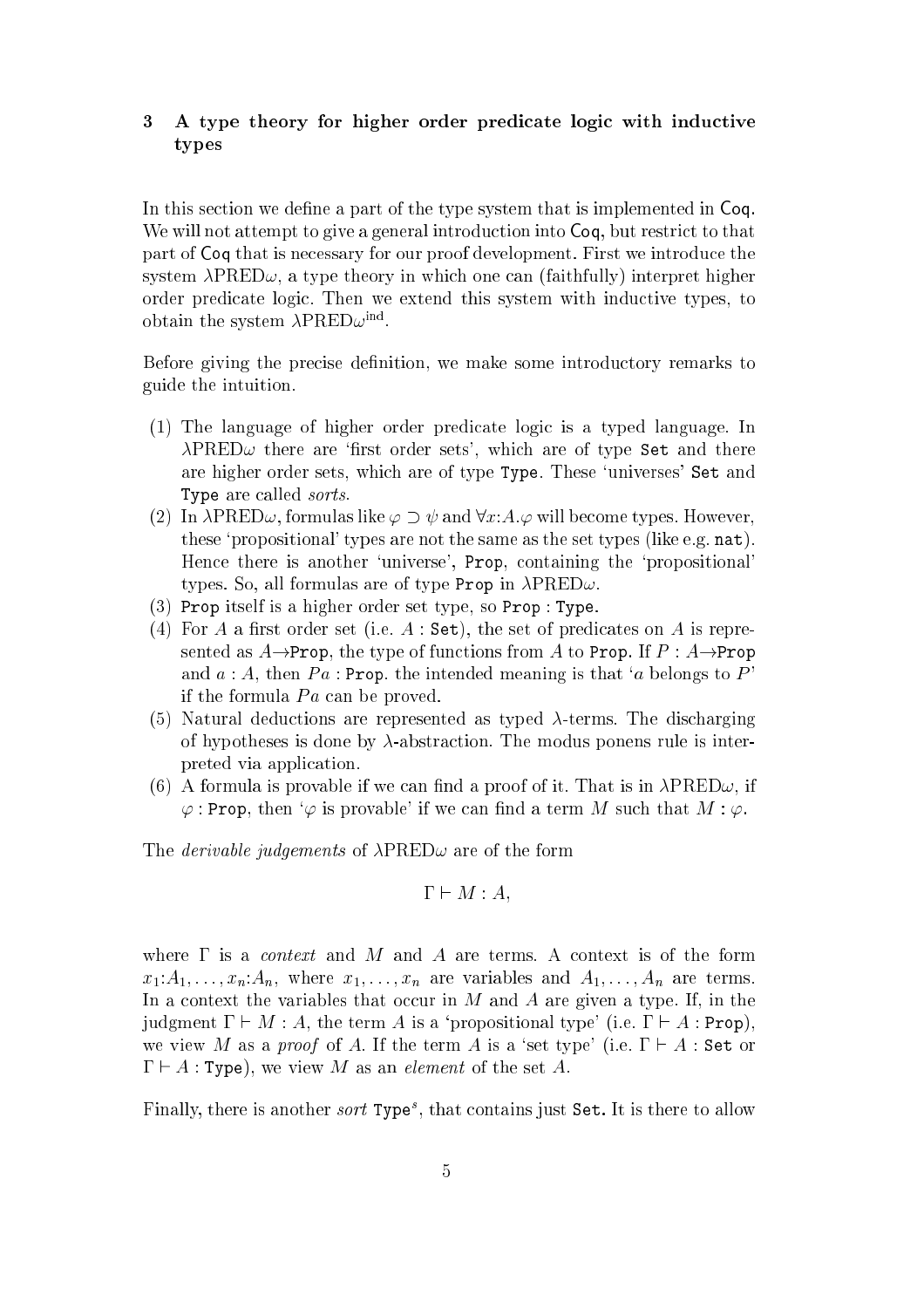declarations of the form x:Set in the context, declaring a new set, which is in our formalism only possible if Set itself has a type.

**Definition 1** The typed  $\lambda$ -calculus  $\lambda$ PRED $\omega$ , representing higher order pred*icate logic, is defined as follows. The set of pseudoterms*  $\mathsf{T}$  *is defined by* 

$$
\mathsf{T} ::= \texttt{Prop} | \, \texttt{Set} \, | \, \texttt{Type} \, | \, \texttt{Type}^s \, | \, \texttt{V} \, | \, (\Pi \texttt{V} : \texttt{T} . \texttt{T}) \, | \, (\lambda \texttt{V} : \texttt{T} . \texttt{T}) \, | \, \texttt{T} \, \texttt{T}.
$$

Here, V is a set of variables. The set of sorts, S is  $\{Prop, Set, Type, Type^s\}$ . A context is a sequence  $x_1:A_1,\ldots,x_n:A_n$ , where the  $\vec{x}$  are in **V** and the  $\vec{A}$  are in T.

The typing rules, that select the well-typed terms from the pseudo-terms, are as follows. Here, s ranges over the set of sorts  $S$ .

$$
(axiom) \vdash Prop : Type \vdash Set : Types
$$
\n
$$
(var) \quad \frac{\Gamma \vdash A : s}{\Gamma, x:A \vdash x:A}
$$
\n
$$
(weak) \quad \frac{\Gamma \vdash A : s \quad \Gamma \vdash M : C}{\Gamma, x:A \vdash M : C}
$$
\n
$$
\Pi) \quad \frac{\Gamma \vdash A : s_1 \quad \Gamma, x:A \vdash B : s_2}{\Gamma \vdash \Pi x:A.B : s_2}
$$
\n
$$
if (s_1, s_2) \in \{(\text{Set}, \text{Set}), (\text{Set}, \text{Type}), (\text{Type}, \text{Type})\}, (\text{Prop})\} \quad (\text{Prop}, \text{Prop}), (\text{Exp}, \text{Prop})\}
$$
\n
$$
(\lambda) \quad \frac{\Gamma, x:A \vdash M : B \quad \Gamma \vdash \Pi x:A.B : s}{\Gamma \vdash \lambda x:A.M : \Pi x:A.B}
$$
\n
$$
(app) \quad \frac{\Gamma \vdash M : \Pi x:A.B \quad \Gamma \vdash N : A}{\Gamma \vdash MN : B[N/x]}
$$
\n
$$
(conv) \quad \frac{\Gamma \vdash M : A \quad \Gamma \vdash B : s}{\Gamma \vdash M : B} \qquad if A =_{\beta} B
$$

In the rules (var) and (weak) it is always assumed that the newly declared variable is fresh, that is, it has not yet been declared in  $\Gamma$ . The equality in the conversion rule (conv<sub>B</sub>) is the  $\beta$ -equality on the set of pseudo-terms **T**.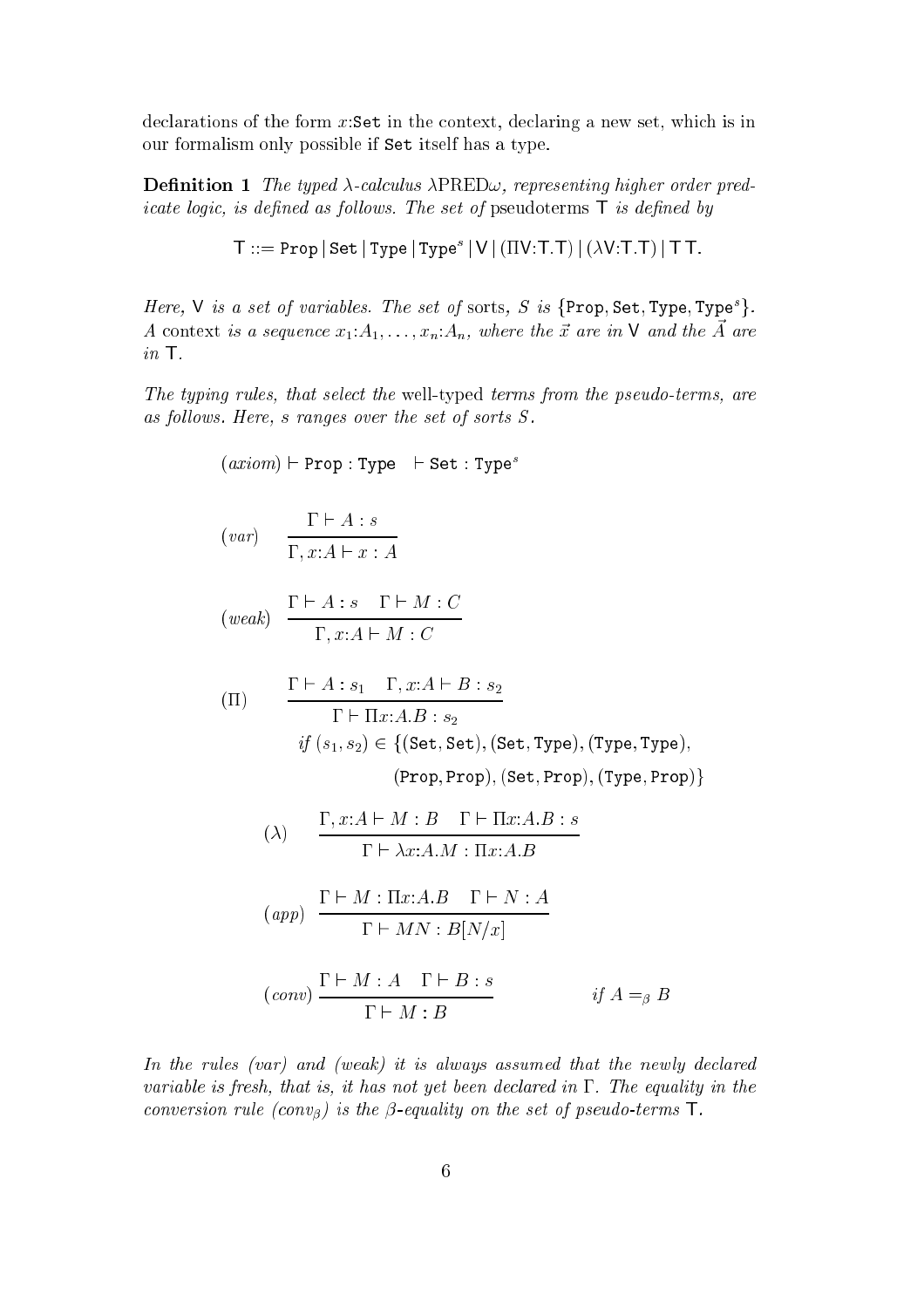A pseudo-term A is typable if there is a context  $\Gamma$  and a pseudo-term B such that  $\Gamma \vdash A : B$  or  $\Gamma \vdash B : A$  is derivable. The set of typable terms of  $\lambda$ PRED $\omega$ is denoted by TERM( $\lambda$ PRED $\omega$ ).

The only type-forming operator in this language is the  $\Pi$ , which comes in three flavors, depending on the type of the *domain* (the A in  $\Pi x:A.B$ ) and the type of the range (the B in  $\Pi x:A.B$ ). Intuitively, a  $\Pi$ -type should be read as a set of functions. If we depict the occurrences of x in B explicitly by writing  $B(x)$ , the intuition is:

$$
\Pi x:A.B(x) \approx \prod_{a \in A} B(a) = \{ f \mid \forall a \in A[f \ a \in B(a)] \}.
$$

So,  $\Pi x:A.B$  is the *dependent function type* of functions taking a term of type A as input and delivering a term of type  $B$  in which x is replaced by the input. We therefore immediately recover the ordinary function type as a special instance.

Notation 2 • In case  $x \notin FV(B)$ , we write  $A \rightarrow B$  for  $\Pi x:A.B.$  We call this a non-dependent *function type*.

• We omit brackets by letting them associate to the right. So  $A \rightarrow B \rightarrow C$  denotes  $A \rightarrow (B \rightarrow C)$ .

By examples we list all instances of the  $\Pi$ -type that can be encountered in  $\lambda$ PRED $\omega$ .

- Examples 3 (1) Using the combination (Set, Set), we can form the function type  $A \rightarrow B$  for A, B:Set. Furthermore, it also extends to higher order function types like  $(A\rightarrow B)\rightarrow A$ , the type of functions taking functions from A to B as input and returning a value of type A. If  $\Gamma \vdash A$ :Set and  $\Gamma, x:A \vdash B$ :Set, then  $x \notin FV(B)$  in  $\lambda$ PRED $\omega$ , so all
- types formed by (Set, Set) are non-dependent function types. (2) Using the ombination (Set,Type) we an form types of unary predi
ates
- and binary relations: if  $A$ : Set, then  $A \rightarrow$ Prop : Type and  $A \rightarrow A \rightarrow$ Prop : Type.

If  $\Gamma \vdash A$ :Set and  $\Gamma, x:A \vdash B$ :Type, then  $x \notin FV(B)$  in  $\lambda$ PRED $\omega$ , so all types formed by (Set,Type) are non-dependent types.

- (3) Using the combination (Type,Type) we can form higher order predicate types: if A : Set, then  $(A \rightarrow Prop) \rightarrow Prop$ : Type, the type of predicates over unary predicates over A. All types formed by  $(Type, Type)$  are nondependent types.
- $(4)$  Using the combination (Prop, Prop), we can form the propositional type  $\varphi \rightarrow \psi$  for  $\varphi, \psi$ :Prop. This is to be read as an implicational formula. All types formed by (Prop, Prop) are non-dependent types.
- (5) Using the ombination (Set,Prop), we an form the dependent propositional type  $\Pi x:A.\varphi$  for A:Set,  $\varphi$ :Prop. This is to be read as a universally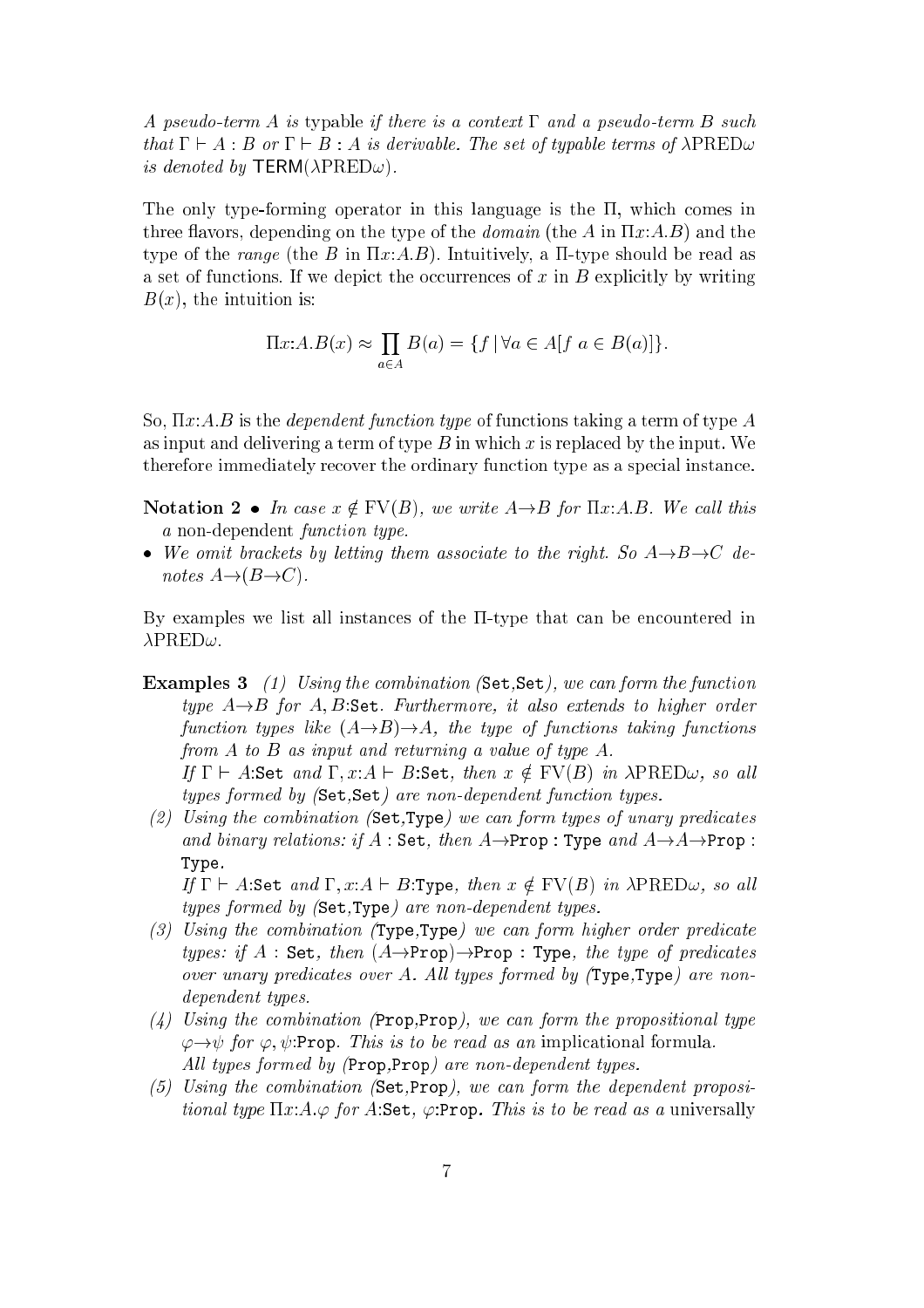quantied formula over A. If  $\Gamma \vdash A$ :Type and  $\Gamma$ ,  $x:A \vdash \varphi$ :Prop, then it can occur that  $x \in \mathrm{FV}(\varphi)$  in  $\lambda$ PRED $\omega$ . An example is  $\Pi x:A.Px \rightarrow Px$ : Prop (in the context A:Set, P:A $\rightarrow$ Prop). (6) Using the combination (Type, Prop), we can do quantification over higher

order domains, like in  $\Pi P:A \rightarrow A \rightarrow Prop.\varphi$ . In general, if B : Type and  $\varphi$ : Prop, then  $\Pi P:B.\varphi:$  Prop. This type is (in general) a dependent type. An example is  $\Pi P : A \rightarrow \text{Prop}.P x \rightarrow P x$ : Prop (in the context  $A$ :Set,  $x:A$ ).

We will not define formal interpretations from higher order predicate logic to  $\lambda$ PRED $\omega$  and back. We motivate  $\lambda$ PRED $\omega$  by listing some examples of typing

- Examples 4 (1) nat:Set, 0:nat, >:nat $\rightarrow$ nat $\rightarrow$ Prop  $\vdash \lambda x$ :nat.x>0 : nat $\rightarrow$ Prop. Here we see the use of  $\lambda$ -abstraction to define predicates.
- (2) nat:Set, 0:nat, S:nat $\rightarrow$ nat  $\vdash \Pi P:\mathtt{nat}\rightarrow \mathtt{Prop}.(P0)\rightarrow (\Pi x:\mathtt{nat}.(Px \rightarrow P(Sx)))\rightarrow \Pi x:\mathtt{nat}.Px : \mathtt{Prop}.$ This is the formula for induction written down in  $\lambda$ PRED $\omega$  as a term of type Prop.
- (3) A:Set,  $R: A \rightarrow A \rightarrow$ Prop  $\vdash \Pi x, y, z: A.Rxy \rightarrow Ryz \rightarrow Rxz$ : Prop. Transitivity of R.
- (4)  $A:$ Set  $\vdash \lambda R, Q: A \rightarrow A \rightarrow$ Prop. $\Pi x, y: A.Rxy \rightarrow Qxy$ :  $(A \rightarrow A \rightarrow Prop) \rightarrow (A \rightarrow A \rightarrow Prop) \rightarrow Prop.$ In
lusion of relations.
- (5)  $A:$ Set  $\vdash \lambda x, y: A.\Pi P:A\rightarrow$ Prop. $(Px\rightarrow Py): A\rightarrow A\rightarrow$ Prop. This relation is also called 'Leibniz equality' and is usually denoted by  $=_L$  $or = A$  if we want to denote the domain type explicitly.
- (6) A:Set, x, y:A  $\vdash \lambda r: x =_A y.\lambda P: A \rightarrow \text{Prop}.r(\lambda z: A.Pz \supset Px)(\lambda q:Px,q)$ :  $x =_A y \rightarrow y =_A x$ . The proof of the fact that Leibniz equality is symmetric.

Just as in higher order predicate logic, it is possible to define the usual intuitionistic connectives and constants &,  $\vee$ , False, True,  $\neg$  and  $\exists$  in  $\lambda \text{PRED}\omega$ . However, in presence of inductive types, one usually also defines the connectives indu
tively (as is also standard in Coq). We therefore do not give the higher order definitions of the connectives here, but take them as being defined inductively. We discuss the connectives briefly in the next Section.

#### Inductive Types  $\mathcal{R}$ . 1

A basic notion in logic and set theory is induction: when a set is defined indu
tively, we understand it as being `built up from the bottom' by a set of basi onstru
tors. Elements of su
h a set an be de
omposed in `smaller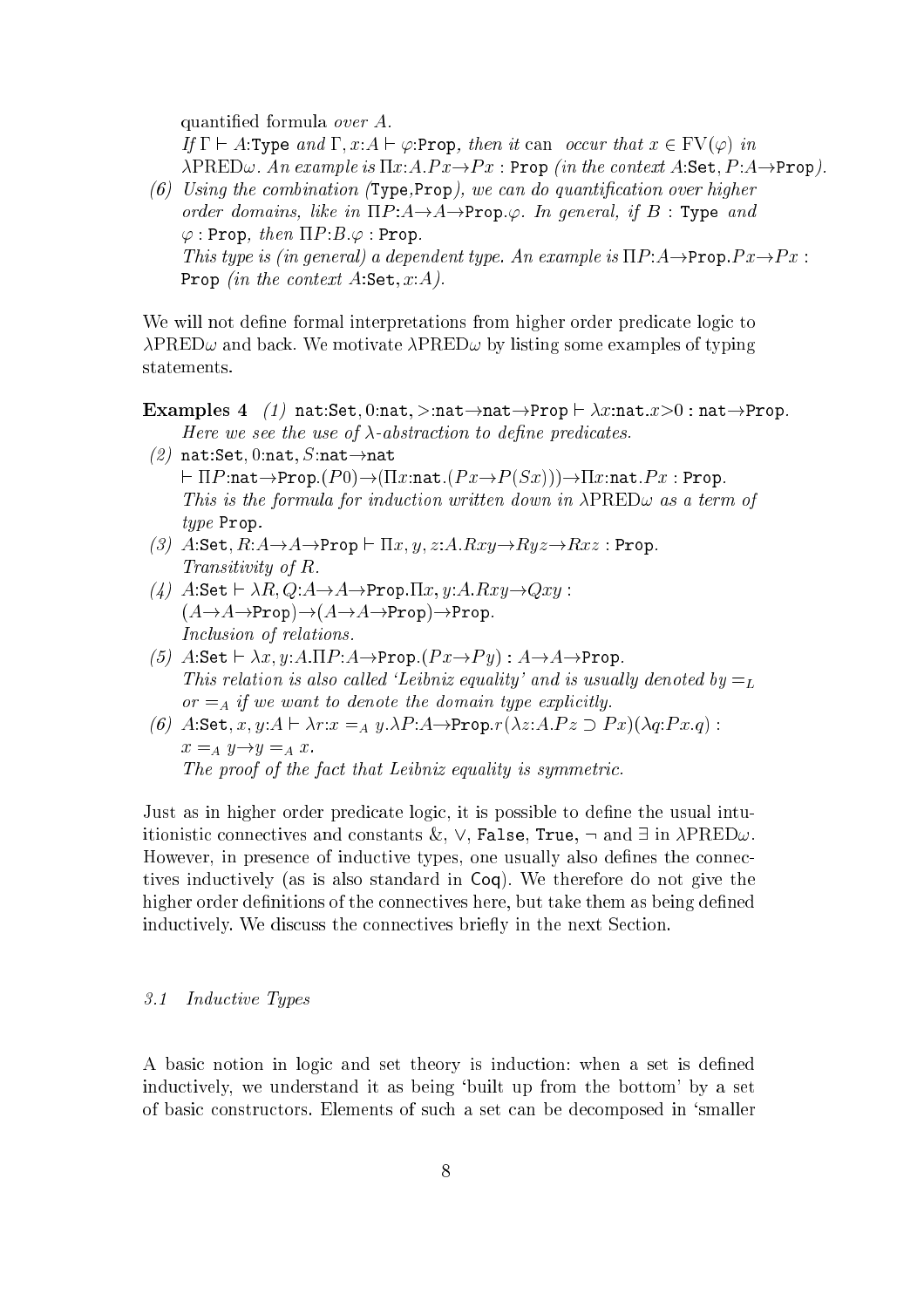elements' in a well-founded manner. This gives us the principles of proof by induction and function definition by recursion.

If we want to add inductive types to our type theory, we have to add a definition me
hanism that allows us to introdu
e a new indu
tive type, by giving the name and the constructors of the inductive type. The theory should automati
ally generate a s
heme for proof-by-indu
tion and a s
heme for primitive recursion. It turns out that this can be done very generally in type theory, including very many instances of induction. Here we shall use a variant of the inductive types that are present in the system  $Coq$  [9] and that were first defined in  $[5]$ .

We illustrate the rules for inductive types in  $\lambda$ PRED $\omega$ <sup>ind</sup> by first treating the (very basi
) example of natural numbers nat. We would like the user to be able to write something like

$$
\begin{aligned} \text{Inductive nat}: \text{Set} := \\ &0: \text{nat} \\ &|S: \text{nat} {\rightarrow} \text{nat}. \end{aligned}
$$

to obtain elimination principles that allow to define functions over nat by (higher order) primitive recursion and to prove properties over nat by inducthe derivative the derivative derivative  $\Lambda$  and the derivative  $\Omega$  rules. (The following  $\Lambda$ denotes *some* term containing  $f_1$  and  $f_2$  as subexpressions.)

$$
\frac{\Gamma \vdash A : \texttt{Set/Type} \quad \Gamma \vdash f_1 : A \quad \Gamma \vdash f_2 : \texttt{nat} \rightarrow A \rightarrow A}{\Gamma \vdash \texttt{Rec}_{\texttt{nat}}(f_1, f_2) : \texttt{nat} \rightarrow A}
$$
\n
$$
\text{(elim}_2) \frac{\Gamma \vdash P : \texttt{nat} \rightarrow \texttt{Prop} \quad \Gamma \vdash f_1 : P0 \quad \Gamma \vdash f_2 : \Pi x : \texttt{nat}.Px \rightarrow P(Sx)}{\Gamma \vdash \texttt{Rec}_{\texttt{nat}}(f_1, f_2) : \Pi x : \texttt{nat}.Px}
$$

The rule  $(\text{elim}_1)$  allows the definition of functions by primitive recursion. The rule (elimination is the result of the result of the results before the sure that  $\mathbf{H} \mathbf{a} \mathbf{b}$  ( )  $\rightarrow$ functions compute in the correct way, we should have the following reduction (
omputation) rules.

Rec 
$$
\text{nat}(f_1, f_2) \to t f_1
$$
  
Rec  $\text{nat}(f_1, f_2)(St) \to t f_2 t (\text{Rec } \text{nat}(f_1, f_2)t)$ 

in coal, these terms real  $\mathbf{H}(\mathbf{d}|\mathbf{r})$  is the computation well-found in the second fixed point construction. (See  $[9]$  for details.) It is also possible to take the (elim) rules as primitives (adding a Rec constant) and define everything in terms of Rec, but this approach is not taken in the type system of Coq.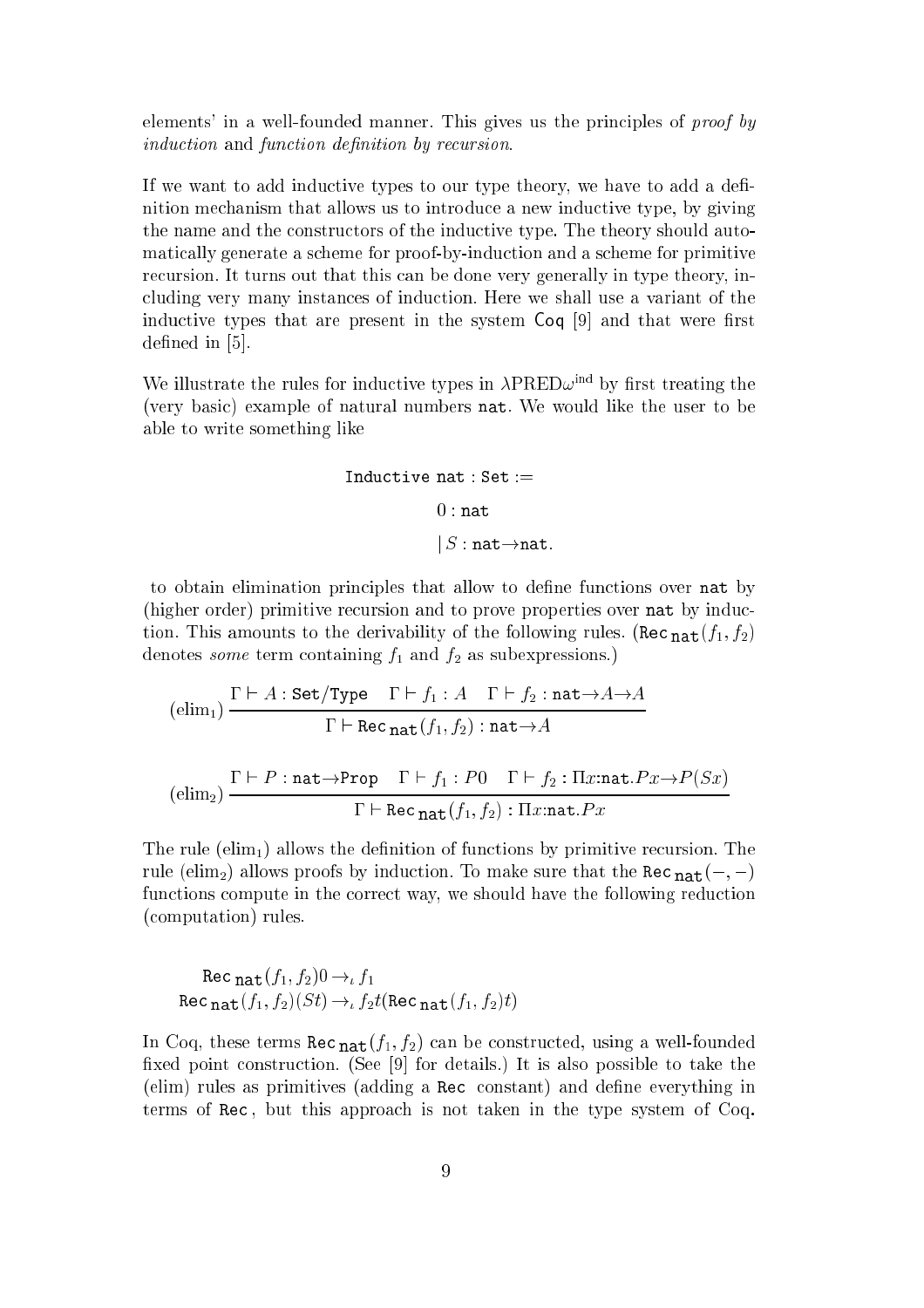However, given the definition of nat above, Coq generates itself three defined constants Nat\_rec, Nat\_rect and Nat\_ind, representing Rec above. In parti
ular, the onstant Nat\_ind is of type

$$
\Pi P{:}\mathtt{nat}{\rightarrow}\mathtt{Prop}.(P0){\rightarrow}(\Pi x{:}\mathtt{nat}Px{\rightarrow}P(Sx)){\rightarrow}\Pi x{:}\mathtt{nat}.Px.
$$

One usually defines a function in Coq by giving an equational specification. Given the following equations  $(h(x, fx)$  is a term with sub-terms x and fx and no other occurrences of  $f$ )

$$
f0 = g
$$
  

$$
f(Sx) = h(x, fx),
$$

Coq generates a term Rec  $(q, h)$  that satisfies these equations (for f). This amounts to spe
ifying a fun
tion by primitive re
ursion. The situation is more general: Coq also generates a solution for  $f$  specified by the equations

$$
f00 = g1
$$
  
\n
$$
f0(Sy) = g2(y),
$$
  
\n
$$
f(Sx)0 = g3(x)
$$
  
\n
$$
f(Sx)(Sy) = g4(x, y, f(x, y))
$$

and more general for functions that are specified by giving a set of equations where the left hand sides cover all possible patterns and the recursive calls on the right hand side are on 'strictly smaller' expressions (according to some some syntactic ordering on terms). The precise syntax is as follows. (We define equality on natural numbers, as a binary function from nat to bool.)

```
Fixpoint b_{eq} [n,m:nat]: bool :=
    Cases n m of
        \overline{0}\Rightarrow true
                \mathbf{0}| 0 (S \vee) \Rightarrow false|(S x) 0 => false
     |(S x)(S y) \Rightarrow (b_eq x y)end.
```
In Coq, this defines a function, like the f above (where now,  $g_2 = g_3$  =  $\lambda n:$ nat.true and  $g_4(x, y, f(x, y)) = f(x, y)$ . The conditions under which such a pattern defines a function are that the left-hand sides should cover all possible patterns and that the recursive call on the right hand side is on structurally smaller expressions.

It is understood that the additional  $\iota$ -reduction is also included in the *conversion*rule (conv), where we now have ' $A =_{\beta_k} B$ ' as a side-condition. The subscript in Republica Communication and the communication of the communication of the communication of the communication of the communication of the communication of the communication of the communication of the communication of th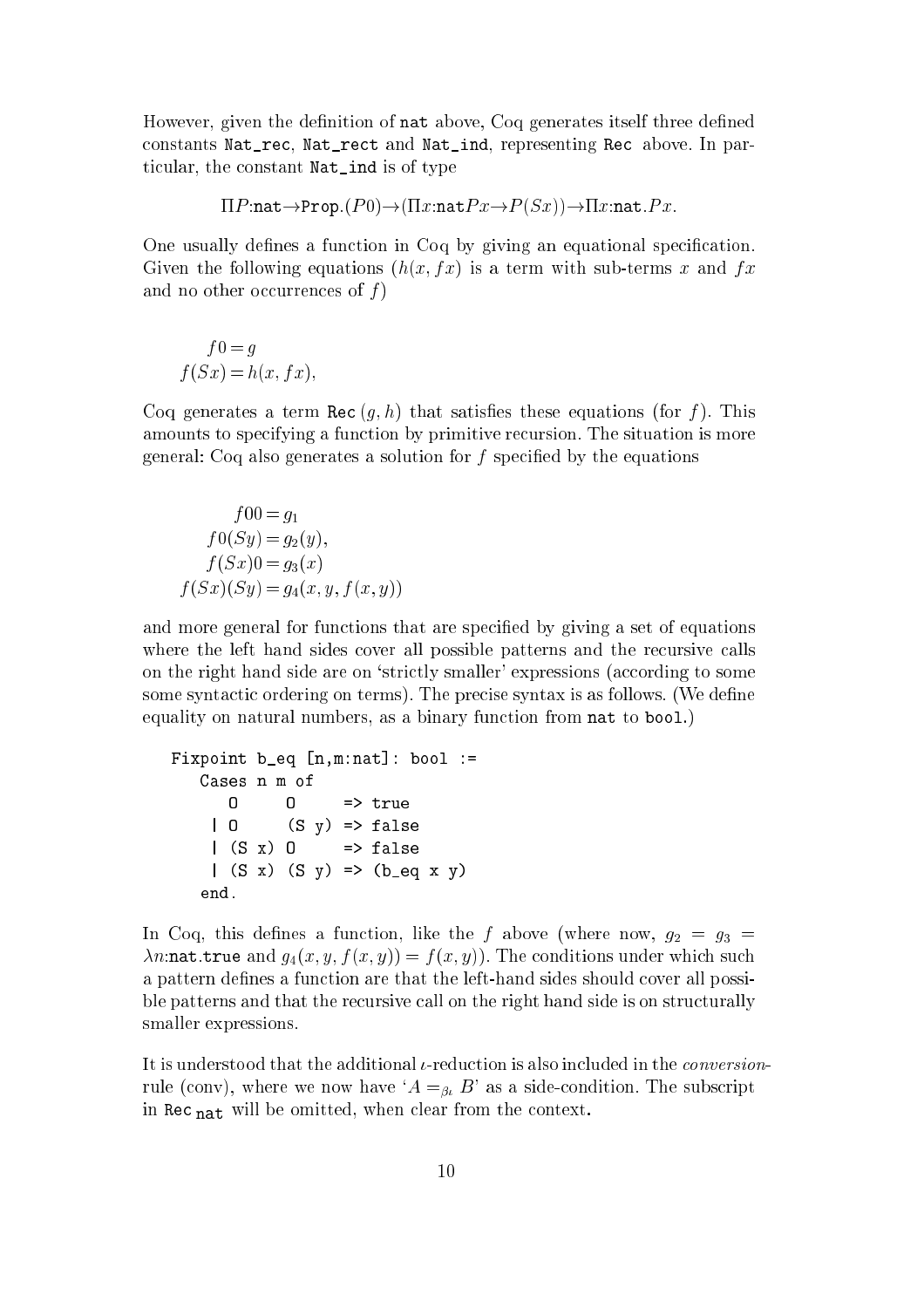An example of the use of Rec is in the definition of addition, add, which can be defined by add := Rec  $(\lambda x:\texttt{nat}.x)(\lambda x:\texttt{nat}.\lambda f:\texttt{nat} \rightarrow \texttt{nat}.\lambda y:\texttt{nat}.S(fy))$ . But we can equivalently define it by an equational specification

$$
add\ 0y = y
$$
  
add  $(Sx)y = S(add\ xy).$ 

It is also possible to define predicates and relations by primitive recursion, by just taking Prop or nat $\rightarrow$ Prop for A in (elim<sub>1</sub>). An example is the relation 'less than or equal',  $-\leq$ , which can be defined equationally as follows.

$$
0 \le y = \text{True},
$$
  

$$
(Sx) \le 0 = \text{False},
$$
  

$$
(Sx) \le (Sy) = x \le y.
$$

An example of the use of (elim<sub>2</sub>) is the proof of  $\Pi x:\texttt{nat}.x \leq x$  (by induction). Say that triv is the (canonical) term (proof) of type True. Combining this with  $\vdash \lambda x$ :nat. $\lambda h:(x\leq x).h : \Pi x$ :nat. $(x\leq x) \rightarrow ((Sx)\leq(Sx))$  and applying Rec we obtain

$$
\vdash \mathtt{Rec}\ \mathtt{triv}(\lambda x.\mathtt{nat}.\lambda h.(x \leq x).h):\Pi x.\mathtt{nat}.(x \leq x)
$$

Another well-known example is the type of lists over a domain  $D$ . It is defined as follows.

Inductive list : Set :=  
\nnil : list  
\n
$$
|\text{cons : list} {\rightarrow} D {\rightarrow} list
$$

with the following derivable rules.

$$
(\text{elim}_1) \frac{\Gamma \vdash A : \texttt{Set}/\texttt{Type} \quad \Gamma \vdash f_1 : A \quad \Gamma \vdash f_2 : \texttt{list} \rightarrow D \rightarrow A \rightarrow A}{\Gamma \vdash \texttt{Rec}\, \texttt{list} f_1 f_2 : \texttt{list} \rightarrow A}
$$

$$
\frac{\Gamma \vdash f_1 : P \text{nil}
$$
\n
$$
\frac{\Gamma \vdash f_1 : P \text{nil}
$$
\n
$$
\Gamma \vdash f_2 : \Pi x : \text{list} . \Pi d : D.Px \to P(\text{cons } xd)
$$
\n
$$
\frac{\Gamma \vdash \text{Rec}_{\text{list}} f_1 f_2 : \Pi x : \text{list} . Px}{\Gamma \vdash \text{Rec}_{\text{list}} f_1 f_2 : \Pi x : \text{list} . Px}
$$

The rule (elim<sub>1</sub>) allows the definition of functions by primitive recursion. The rule ( $elim_2$ ) allows proofs by induction. The following reduction rules for Re list hold, to make sure that the fun
tions ompute in the orre
t way.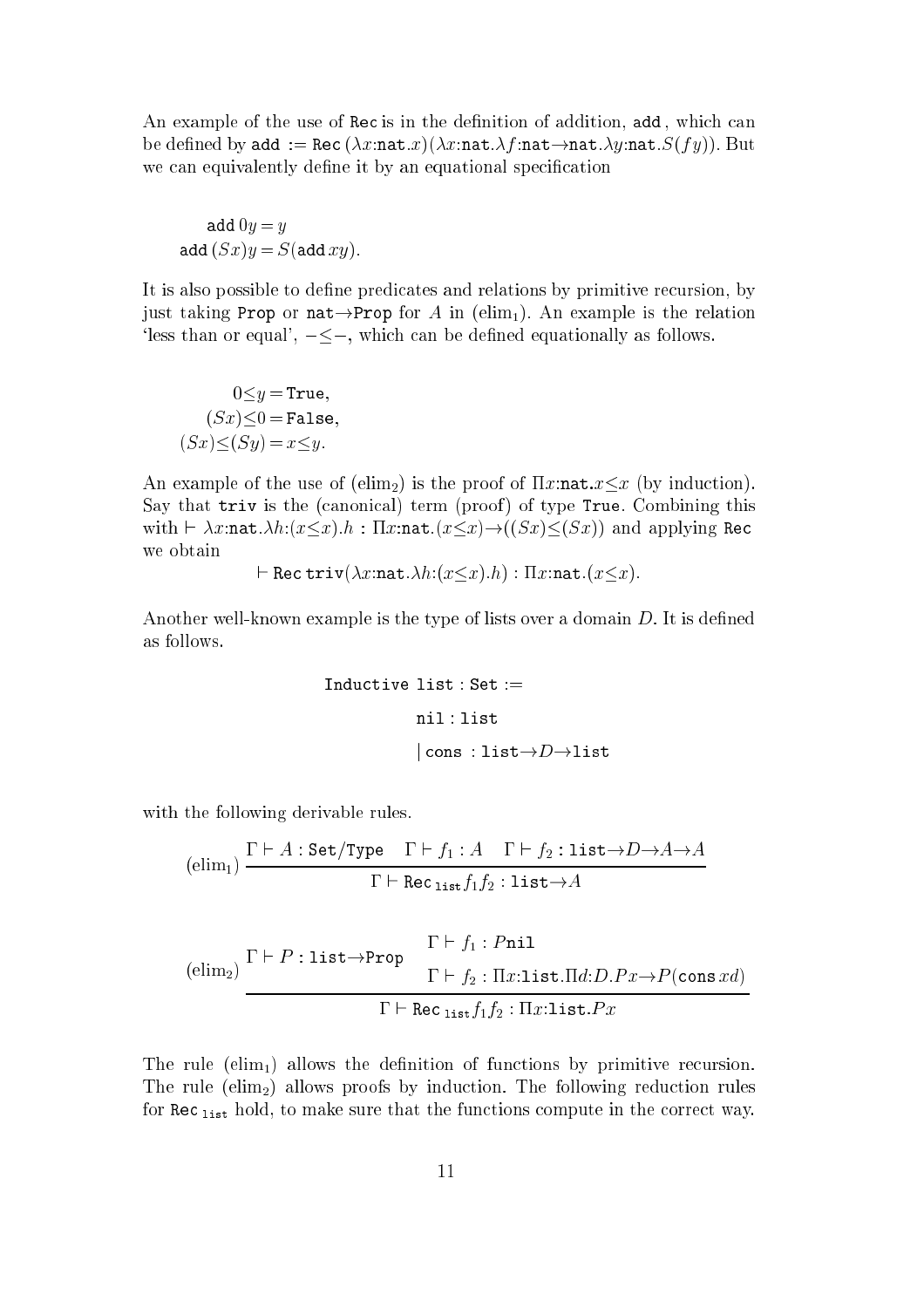$1.8771772 + 1.77777$  $\frac{1}{18t}$   $\frac{1}{2}$  (complete)  $\frac{1}{2}$   $\frac{1}{2}$   $\frac{1}{2}$   $\frac{1}{2}$   $\frac{1}{2}$   $\frac{1}{2}$   $\frac{1}{2}$ 

Of ourse, there is a more general pattern behind these two examples. The types nat and list are examples of so called *algebraic inductive types*. In an algebraic inductive type, the types of the constructors (like nil and cons) are of the form  $A_1 \rightarrow \cdots \rightarrow A_n \rightarrow \mu$ , where  $\mu$  is the type to be defined, and all the  $A_i$  are either equal to  $\mu$  or do not contain  $\mu$  as a sub-term. In Coq there is a much stronger schema for defining inductive types, allowing constructors of higher type and constructors with a dependent type. Furthermore the stronger schema allows to define inductive *predicates*, as opposed to just types. Then one can define, e.g. the relation  $\leq$  inductively by saying it is the least binary relation over nat such that  $\Pi x:\texttt{nat}.0 \leq x$  and  $\Pi x, y:\texttt{nat}.(x \leq y) \rightarrow (Sx \leq Sy)$ hold. (Note that this definition of  $\leq$  is different from  ${\bf -}$  but equivalent to  ${\bf -}$ the binary *recursive function*  $\leq$  on **nat** given before.) As this is meant to be an introduction, we restrict our general theoretical exposition to the algebraic inductive types. In the formalization of the primitive recursive predicates, we use one inductive type that is not algebraic, namely the type form, which has two onstru
tors of higher type:

f all: nat  $\rightarrow$  (nat  $\rightarrow$  form)  $\rightarrow$  form nat  $\rightarrow$  (nat  $\rightarrow$  form)  $\rightarrow$  form  $f$  ex:

The general s
heme for su
h indu
tive types is rather ompli
ated, although quite natural. We will not give it but treat such inductive types by some examples.

The extension of  $APRLD\omega$  with algebraic inductive types,  $APRLD\omega$ ..., is defined by adding the following scheme.

Inductive 
$$
\mu
$$
: Set :=  
\n
$$
\text{constr}_1 : \sigma_1^1 \to \cdots \sigma_{m_1}^1 \to \mu
$$
\n
$$
\vdots
$$
\n
$$
\text{constr}_n : \sigma_1^n \to \cdots \sigma_{m_n}^n \to \mu
$$

where the  $\sigma^i_j$  : Set are all either  $\mu$  or do not contain  $\mu$  as a sub-term. We want to abstract over the occurrences of  $\mu,$  so we denote  $\sigma_1^i[X/\mu]{\to}\cdots{\to}\sigma_{m_i}^i[X/\mu]{\to}X$ by  $\tau^i(X)$ . (So  $\tau^i(X)$  is the type scheme  $\sigma^i_1 \rightarrow \cdots \sigma^i_{m_i} \rightarrow \mu$  in which all  $\mu$  have been replaced by the variable  $X$ .)

We take the elimination rules (rules (elim<sub>1</sub>) and (elim<sub>2</sub>) from the nat example) as primitives. To define the elimination schemes in general we look at the list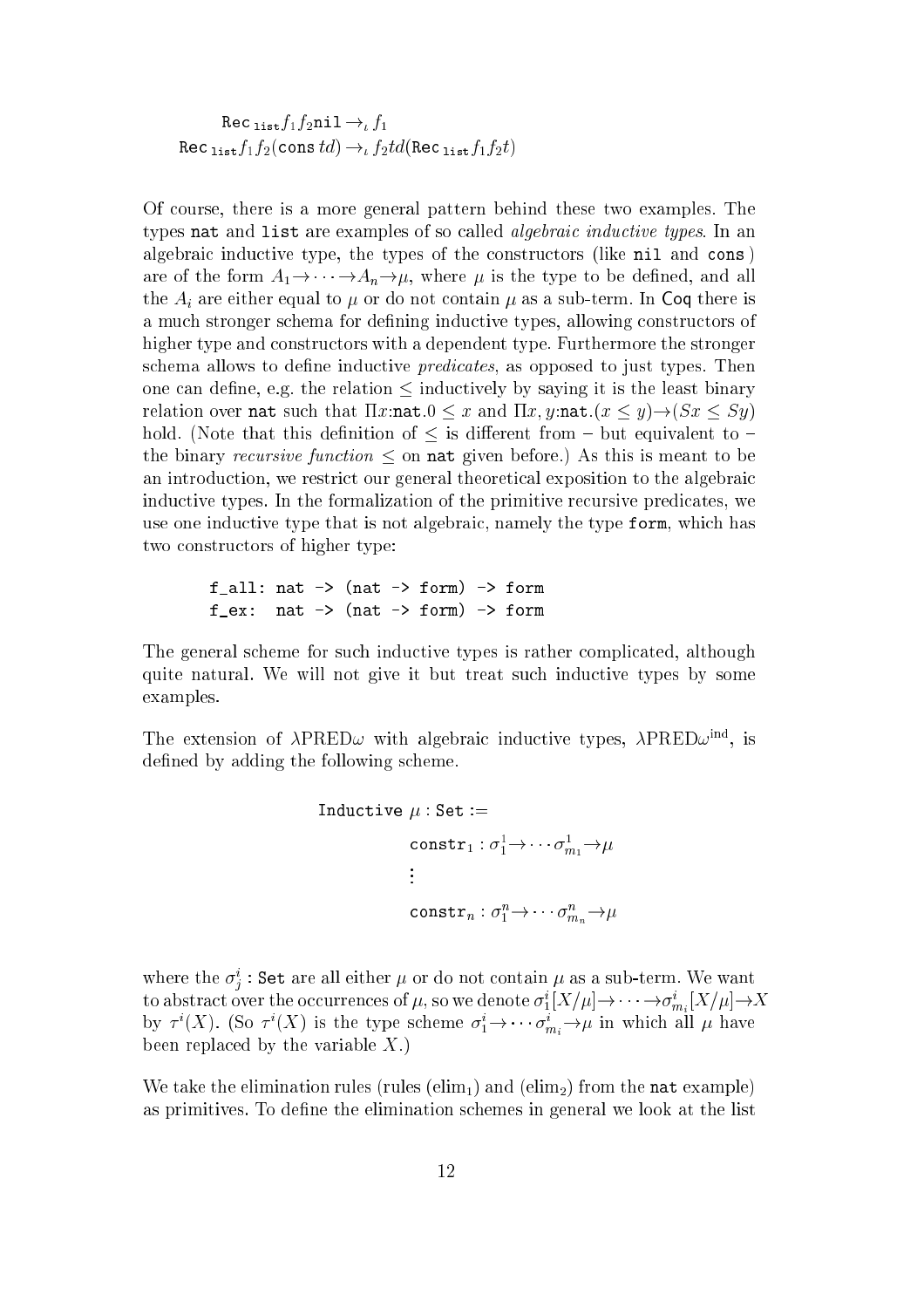of  $\sigma^i_j$  in  $\tau^i$  that are equal to  $\mu$ . Say that for  $\tau^1$ ,  $\sigma^1_{j_1}, \ldots, \sigma^1_{j_k}$  are the types that are equal to  $\mu$ . Then we define for  $A$  : Set/Type,  $\tau$  (A) as follows.

$$
\hat{\tau}^1(A) := \sigma_1^1 \to \cdots \to \sigma_{m_1}^1 \to \underbrace{A \to \cdots \to A}_{k} \to A.
$$

The first elimination rule is now as follows.

$$
(\text{elim}_1) \frac{\Gamma \vdash A : \texttt{Set}/\texttt{Type } \Gamma \vdash f_1 : \hat{\tau}^1(A) \cdot \cdot \cdot \Gamma \vdash f_n : \hat{\tau}^n(A)}{\Gamma \vdash \texttt{Rec}\, {}_\mu f_1 \cdots f_n : \mu \to A}
$$

It can easily be verified that the  $(\text{elim}_1)$ -rules of nat and list satisfy this general pattern.

For the reduction rule of the general pattern, we abbreviate  $\text{Hess}\int f(x)$  for nec ). The reduction rule is

$$
\texttt{Rec~} \mu f_1 \cdots f_n (\texttt{constr}_i t_1 \cdots t_{m_i}) \rightarrow_\iota f_i t_1 \cdots t_{m_i} (\texttt{Rec~} \vec{f} t_{j_1}) \cdots (\texttt{Rec~} \vec{f} t_{j_k})
$$

Let us now turn to the general pattern of the second elimination rule. Again we look at the list of  $\sigma^i_j$  in  $\tau^i$  which are equal to  $\mu.$  Say that for  $\tau^1,$   $\sigma^1_{j_1},$   $\ldots,$   $\sigma^1_{j_k}$ are the types that are equal to  $\mu$ . Then we define for  $P : \mu {\rightarrow} {\tt Prop}, \tau^* (P)$  as follows.

$$
\hat{\tau}^1(P) := \Pi x_1 \cdot \sigma_1^1 \cdots \Pi x_{m_1} \cdot \sigma_{m_1}^1 \cdot P x_{j_1} \rightarrow \cdots \rightarrow P x_{j_k} \rightarrow P(\text{const} \mathbf{r}_1 x_1 \cdots x_{m_1}).
$$

So, note that we have different definitions for  $\hat{\tau}(A)$  (if A : Set/Type) and  $\hat{\tau}(P)$ (if  $P : \mu \rightarrow \text{Prop}$ ).

The second elimination rule is now as follows.

$$
\text{(elim}_2) \frac{\Gamma \vdash P : \mu \rightarrow \text{Prop } \Gamma \vdash f_1 : \hat{\tau}^1(P) \dots \Gamma \vdash f_n : \hat{\tau}^n(P)}{\Gamma \vdash \text{Rec }_{\mu} f_1 \cdots f_n : \Pi x : \mu \cdot Px}
$$

Again, it can easily be verified that the  $(\text{elim}_2)$ -rules of nat and list satisfy this general pattern.

For the dependent case we have the same  $\iota$ -reduction rule as for the nondependent ase:

Rec 
$$
_{\mu} f_1 \cdots f_n(\text{constr}_i t_1 \cdots t_{m_i}) \rightarrow_t f_i t_1 \cdots t_{m_i}(\text{Rec } \vec{f} t_{j_1}) \cdots (\text{Rec } \vec{f} t_{j_k}).
$$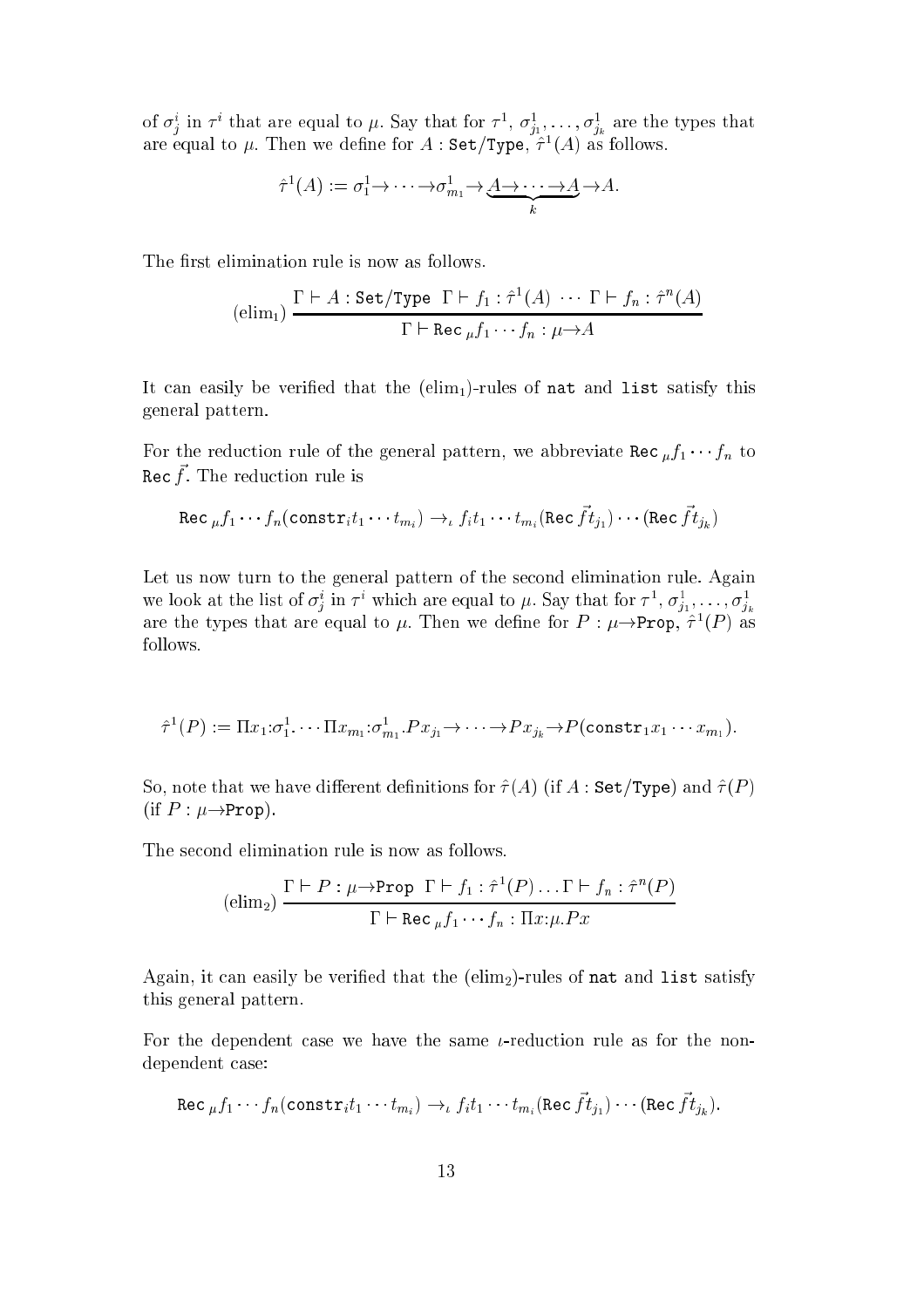**Example 5** The inductive type of booleans, bool, can be defined as follows.

$$
\begin{aligned} \text{Inductive bool}: \text{Set} := \\ \text{true}:\text{bool} \\ &|\text{false}:\text{bool} \end{aligned}
$$

This generates the following derivation rules.

$$
(elim_1) \frac{\Gamma \vdash A : \texttt{Set}/\texttt{Type} \quad \Gamma \vdash f_1 : A \quad \Gamma \vdash f_2 : A}{\Gamma \vdash \texttt{Rec}_{\texttt{bool}} f_1 f_2 : \texttt{bool} \rightarrow A}
$$

$$
(elim_2) \frac{\Gamma \vdash P : \text{bool} \rightarrow \text{Prop} \quad \Gamma \vdash f_1 : P \text{true} \quad \Gamma \vdash f_2 : P \text{false}}{\Gamma \vdash \text{Rec}_{\text{bool}} f_1 f_2 : \Pi x : \text{bool}.Px}
$$

 $\mathcal{L}$  is assumed for  $\mathcal{L}$  as follows. The  $\mathcal{L}$ 

 $\mathfrak{p}_{\text{0}}$  bool  $\mathfrak{q}_{1}$   $\mathfrak{p}_{2}$  and  $\mathfrak{p}_{1}$   $\mathfrak{p}_{2}$ Re boolf1f2false ! f2:

So, Rec <sub>bool</sub> represents the 'if-then-else-' function. More precisely, if t,  $q : A$ and b : bool, then if b then there  $\frac{1}{4}$  is represented by the pool  $\frac{1}{4}$ 

The scheme defined so far is for *algebraic inductive types*. We now give an example of an inductive type that is more complicated than nat and list. because it uses higher types in one of the constructors. We want to define the type tree of countably branching trees with labels in  $D$ . (So a term of type tree represents a tree where the nodes and leaves are labeled with a term of type  $D$  and where at every node there are countably many subtrees.) The definition of tree is as follows.

$$
\begin{aligned} \text{Inductive tree}: \text{Set} &:= \\ \text{leaf}: D &\!\!\rightarrow\!\!\text{tree} \\ &|\text{ join}: D &\!\!\rightarrow\!\!\text{(nat} \!\rightarrow\!\!\text{tree}) \!\!\rightarrow\!\!\text{tree} \end{aligned}
$$

Here, leaf creates a tree consisting of just a leaf, labeled by a term of type D. The constructor join takes a label (of type  $D$ ) and an infinite (countable) list of trees to create a new tree. The  $(\text{elim}_1)$  rule is as follows.

$$
(\text{elim}_1) \frac{\Gamma \vdash A : \texttt{Set} \ \Gamma \vdash f_1 : D \to A \ \Gamma \vdash f_2 : D \to (\texttt{nat} \to \texttt{tree}) \to (\texttt{nat} \to A) \to A}{\Gamma \vdash \texttt{Rec}_{\texttt{tree}} f_1 f_2 : \texttt{tree} \to A}
$$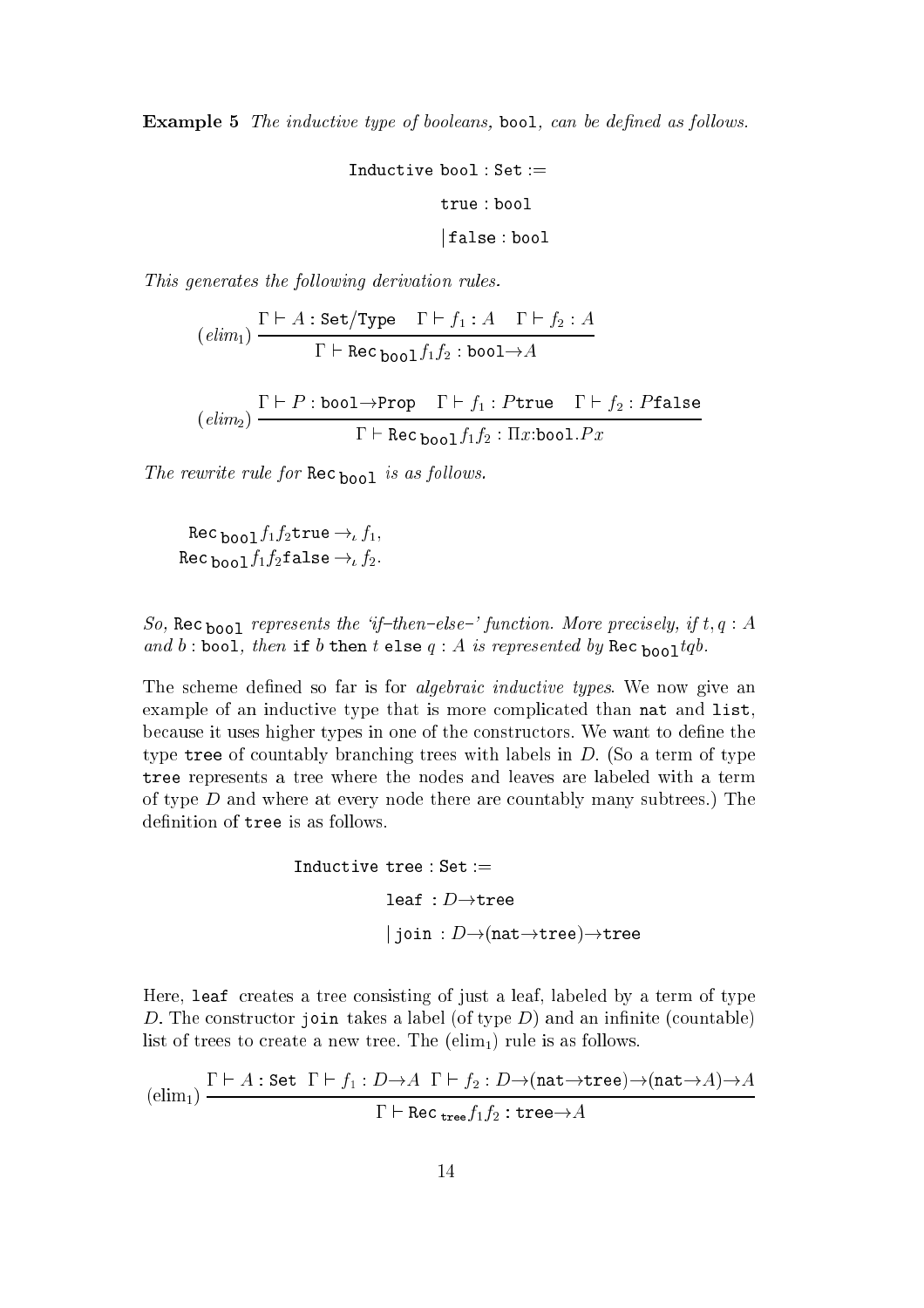ree has the following reduced to the following reduced to the following reduced to the following reduced to the

Rec 
$$
\text{tree } f_1 f_2 (\text{leaf } d) \to_t f_1 d
$$
  
Rec  $\text{tree } f_1 f_2 (\text{join } dt) \to_t f_2 dt (\lambda x \text{:nat} \text{.Rec } \text{tree } f_1 f_2 (tx))$ 

It is an interesting exercise to define all kinds of standard functions on tree, like the function that takes the *n*th subtree (if it exists and take leaf  $d_0$ otherwise) or the function that decides whether a tree is infinite (or just a single leaf).

For the type tree, we obtain the following ( $elim_2$ ) rule.

$$
\Gamma \vdash P : \text{tree} \rightarrow \text{Prop} \qquad \Gamma \vdash f_2 : \Pi d : D . \Pi t : \text{nat} \rightarrow \text{tree}.
$$
\n
$$
\text{(elim}_2) \quad \Gamma \vdash f_1 : \Pi d : D . P (\text{leaf } d) \qquad (\Pi n : \text{nat} . P(tn)) \rightarrow P(\text{join } dt)
$$
\n
$$
\Gamma \vdash \text{Rec}_{\text{tree}} f_1 f_2 : \Pi x : \text{tree} . Px
$$

We can explain this rule as follows: a tree is a well-founded object, but a tree may be reated by joining ountably many trees (indexed over nat) into a new one. This is done via the join onstru
tor, whi
h takes a list of trees  $(t : \text{nat} \rightarrow \text{tree})$  and a label  $(d : D)$  to create another tree (join dt). Now, if we want to prove a property  $P$  for all trees, we have to show that  $P$  is preserved under the join onstru
tor, i.e. we have to prove

$$
(\forall n \colon \mathtt{nat}.P(tn)) \to P(\mathtt{join} \, dt).
$$

for all  $d : D$  and for all  $t : \texttt{nat} \rightarrow \texttt{tree}.$ 

The redu
tion rule for Re tree asso
iated with this se
ond elimination s
heme is the same as before.

#### $\overline{4}$ The method

This Section presents a method to mechanically prove a proposition  $\varphi$  from first order primitive recursive arithmetic in the Coq system. The method uses a three level interpretation of  $\varphi$ . The proposition is viewed on a syntactical. on a propositional, and on a computational level. The syntactical level is represented by the indu
tive type form, the propositional level by the type-sort Prop, and the omputational level by the indu
tive type bool. The Prop and bool types are already present in Coq; the form type is defined in subsection 4.1.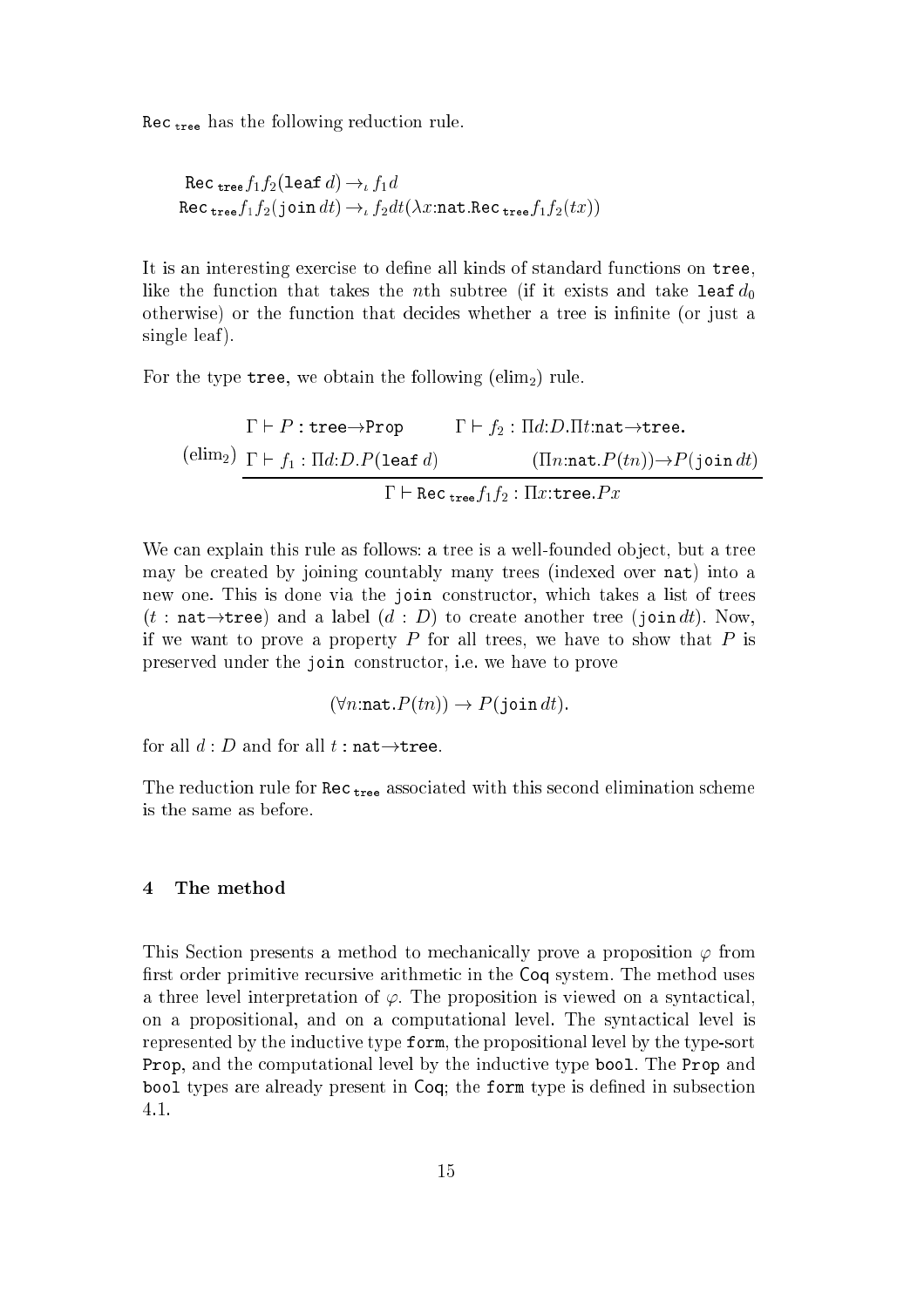Trivial propositions are trivial be
ause they belong to a lass of propositions that can be proved in a general mechanical fashion. In the Coq system there are three ways to deal with these trivial propositions:  $ad$  hoc, using tacticals, and using reflection. The reflection style of dealing with trivial propositions is the method we are interested in here.

In the ad hoc style of proving trivial propositions,  $\varphi$  is formalized on the propositional level as an expression of type Prop. The user provides a proof by hand by applying tactics to the current goal, until it is resolved. Advantages of the ad hoc style: It is usually the most efficient way if there is only one proposition to be proved. (One doesn't first have to define general tacticals, or to set up a general theory.) Moreover, if one is considering just one specific (type of) proposition, usually more lever tri
ks an be used to speed up the proving. For example in  $[6]$  (pp. 148–156), to prove primality of certain numbers, one first proves a result from algebra which is then applied. Disadvantage: An ad hoc proof works only once (to prove that specific proposition).

In the tacticals style of proving,  $\varphi$  is also formalized as an expression of type Prop. The user describes a general decision procedure for a certain class of propositions using tacticals. Tacticals combine tactics into proof procedures (new tactics). Advantages of the tactical style: It is a very general method that an save a lot of work (
ompared to the ad ho style), espe
ially when many `similar' propositions have to be proven. The method yields a proof term that usually orresponds rather losely to the proof term that would have been found by using the ad hoc style. The decision algorithm is described on the meta level, which gives quite a lot of flexibility. However, this can also be a drawba
k, as the user will have to be able to program in the meta language (or in the tactical language if that is provided). Disadvantages: Can be very slow: all the steps have to be executed in the proof assistant, which requires a lot of unification and type checking.

In the reflection style of proving trivial propositions,  $\varphi$  is not formalized directly as an expression of type Prop. Rather,  $\varphi$  is formalized on the syntactical level as an expression  $p$  of a new type form, where form characterizes the class of propositions we are dealing with. Translations,  $\llbracket - \rrbracket$  from form to Prop and  $(-)$  from form to bool, are used to obtain formalizations of p on the other two levels, such that  $[\![p]\!] = \varphi$ . These translations, as well as a translation from bool to Prop are defined in subsection 4.2. The important thing to note here is that the size of p is linear in the size of  $\varphi$ .

Eventually, what is needed is a proof-object inhabiting  $\varphi$ . This proof-object is constructed by combining two proof-objects. First, the proof-object ok inhabits the correctness theorem, which states that for all terms  $q$  of type form:  $\llbracket q \rrbracket$  holds, if and only if (istrue  $\llbracket q \rrbracket$ ) holds. Second, an inhabitant of  $(\texttt{istrue}\ (p))$  is sought for. This is easy: The boolean expression  $(p\!$  reduces to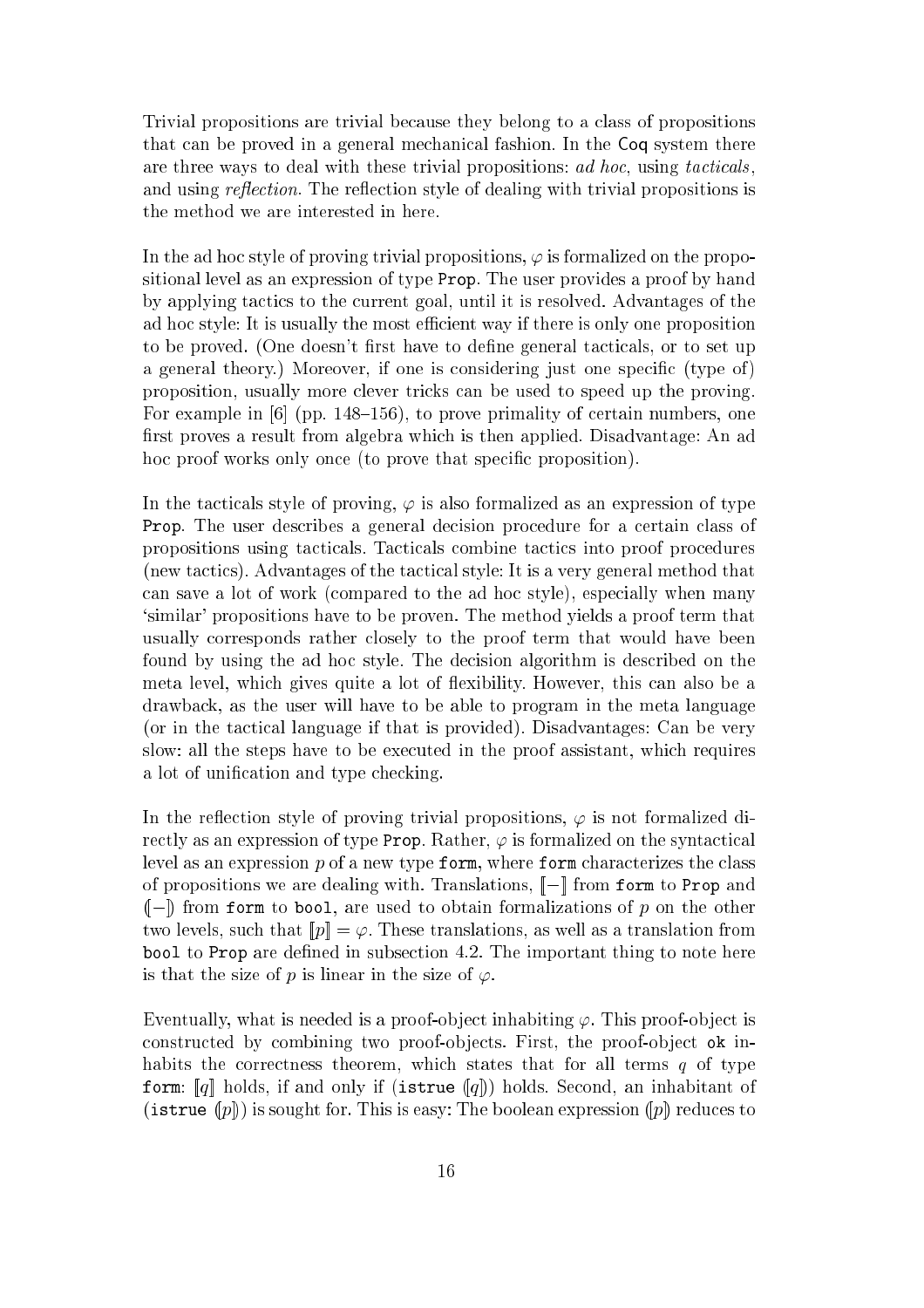true (and then (istrue true) is inhabited) or it redu
es to false (and then (istrue false) is not inhabited). The construction of these proof-objects is presented in subse
tion 4.3.

Advantages of the reflection method are: The size of the proof-object of type  $\varphi$  is linear in the size of  $\varphi$  itself and it is *trivial to construct*. (Note that a proof-object can – in general – be arbitrarily complex in terms of the size of the problem  $\varphi$ .) Almost all of the 'proof' is in the computation – which can be arbitrarily complex  $-$  but this is hidden in the type checking algorithm. That the proof-object is trivial conforms with the idea that proofs by computation are trivial and that omputations should not ontribute to the proofobject. Furthermore, reflection is a very general method, solving a class of problems instead of one problem. Disadvantages: Can be very slow: due to the generality of the method, the generated de
ision algorithms follow a general (non-optimized) pattern. For example the algorithm for checking primality is a characteristic function that is generically extracted from the definition of Prime. This is far more inefficient then, e.g. the special primality algorithm used in  $[6]$  (pp. 148-156). On the other hand a generic method for solving a large class of propositions will always be slow, compared to ad hoc clever tricks. Another disadvantage is that the user needs to syntactically characterize the class of propositions and provide the translations and the correctness proof.

### 4.1 Languages

Primitive recursive arithmetic (PRA) can be seen as a language of formulas. Formulas from this language are either basi formulas or ompound formulas.

Basic formulas are built using the relations  $\lt$ ,  $\equiv$ , and  $\gt$ , from arithmetical terms. Arithmeti
al terms are either number onstants, or number variables, or the result of applying a primitive re
ursive fun
tion pres
ription to other arithmeti
al terms.

Compound formulas are built using connectives or using bounded quantifiers. Connectives are  $\neg$ ,  $\wedge$ ,  $\vee$ , and  $\rightarrow$ . Bounded first order quantifiers are  $\forall$ <sub><</sub> and  $\exists$ . These bind a number variable. The upper bound is an arithmetical term. The division and primality properties are examples whi
h an be expressed in this language.

**Example 6** The division and primality predicates are primitive recursive.

Divides
$$
(n, m) = \exists k < m + 1 [k * n = m]
$$
  
Prime $(n) = \forall d < n$  [Divides $(d, n) \rightarrow d = 1] \land n > 1$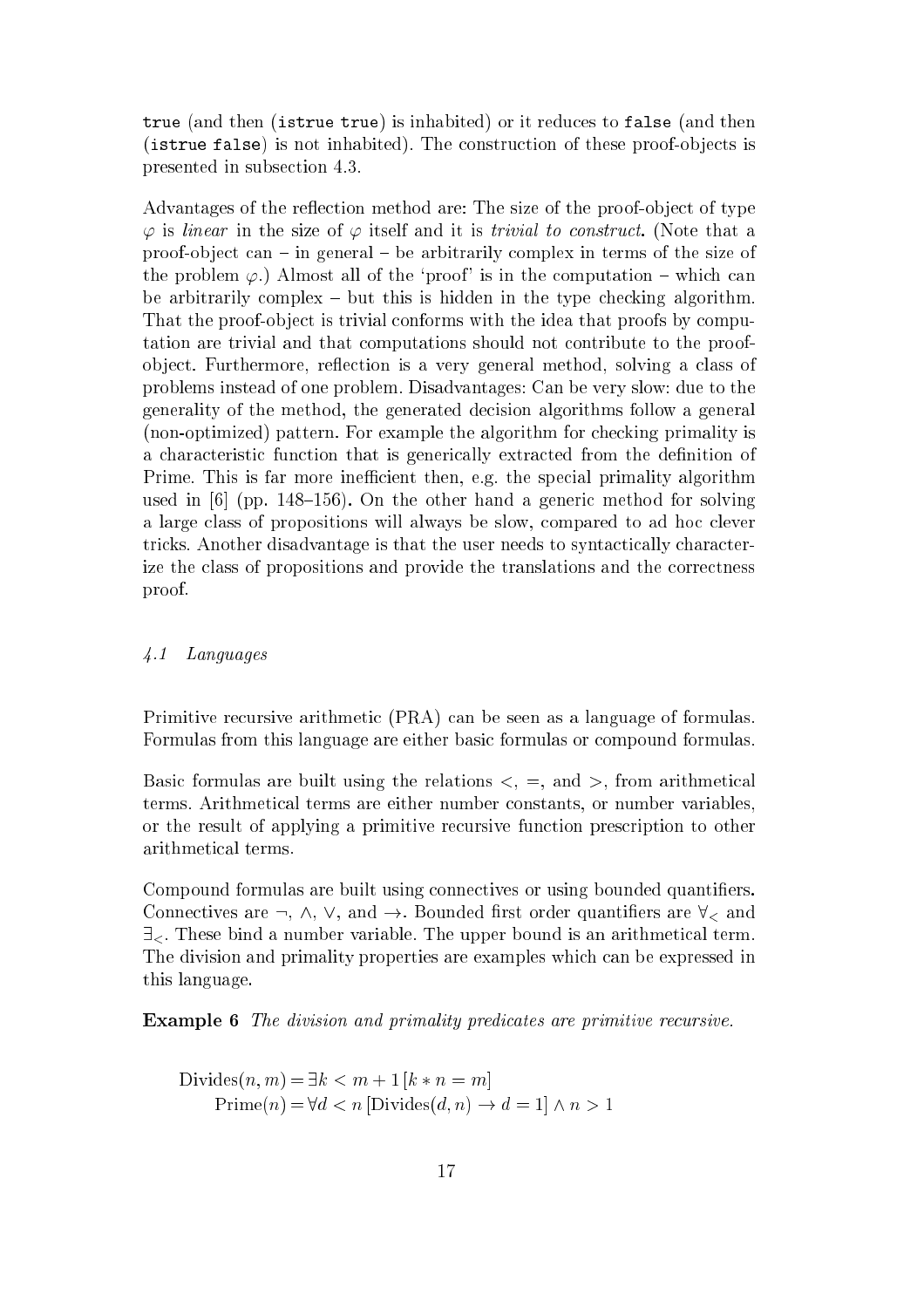The language of primitive recursive arithmetic is formalized in Coq as the inductive type form. Notice that the terms from which basic formulas are built are just objects of type nat. It is not necessary to treat these terms syntacticly, since both  $\llbracket - \rrbracket$  and  $\llbracket - \rrbracket$  will translate them similarly. Note that the choice of not treating terms syntactically has a consequence: the formulas (the  $p$  of type form) are not really from PRA, but an extension thereof, namely where the base terms are the terms of type nat in Coq (instead of the terms generated from N by just application of primitive recursive functions). Formalizing this slight extension of PRA is more convenient, as it removes the extra syntactic level. Notice also the use of higher order function types in the type of the quantifier constructors f\_all and f\_ex. This allows binding of variables using the object level lambda abstraction.

**Definition 7** The language of primitive recursive arithmetic as formalized in Coq.

```
Indu
tive form: Set :=
      f_lt: nat -> nat -> form
    | f_le: nat -> nat -> form
    | f_eq: nat -> nat -> form
    | f_ge: nat -> nat -> form
    | f_g t: nat \rightarrow nat \rightarrow form
    | f_not: form -> form
    | f and: form -> form -> form
    | f_or: form -> form -> form
    | f_imp: form -> form -> form
    | f_all: nat -> (nat -> form) -> form| f_{ex}: nat \rightarrow (nat \rightarrow form) \rightarrow form.
```
Notation 8 Coq-notation for lambda- and Pi abstraction. We write

```
[x:A]B for \lambda x:A.B(x:A)B for \Pi x:A.B
```
in ally generated induced induced the principle form induced  $\ell_{\rm crit}$  (recently form  $\rm 101\,III$  ) and  $\rm cm$ previous se
tion) has the following type.

form ind:  $\forall P : \texttt{form} \rightarrow \texttt{Prop}.$  $(\forall n, m : \texttt{nat}.(P(\texttt{f\_lt}~n~m))) \rightarrow$  $(\forall n, m: \texttt{nat}.(P(\texttt{file}~n~m))) \rightarrow$  $(\forall n, m : \texttt{nat}.(P(\texttt{f\_eq}~n~m))) \rightarrow$  $(\forall n, m : \texttt{nat}.(P(\texttt{f\_ge}~n~m))) \rightarrow$  $(\forall n, m : \texttt{nat}.(P(\texttt{f\_gt} n m))) \rightarrow$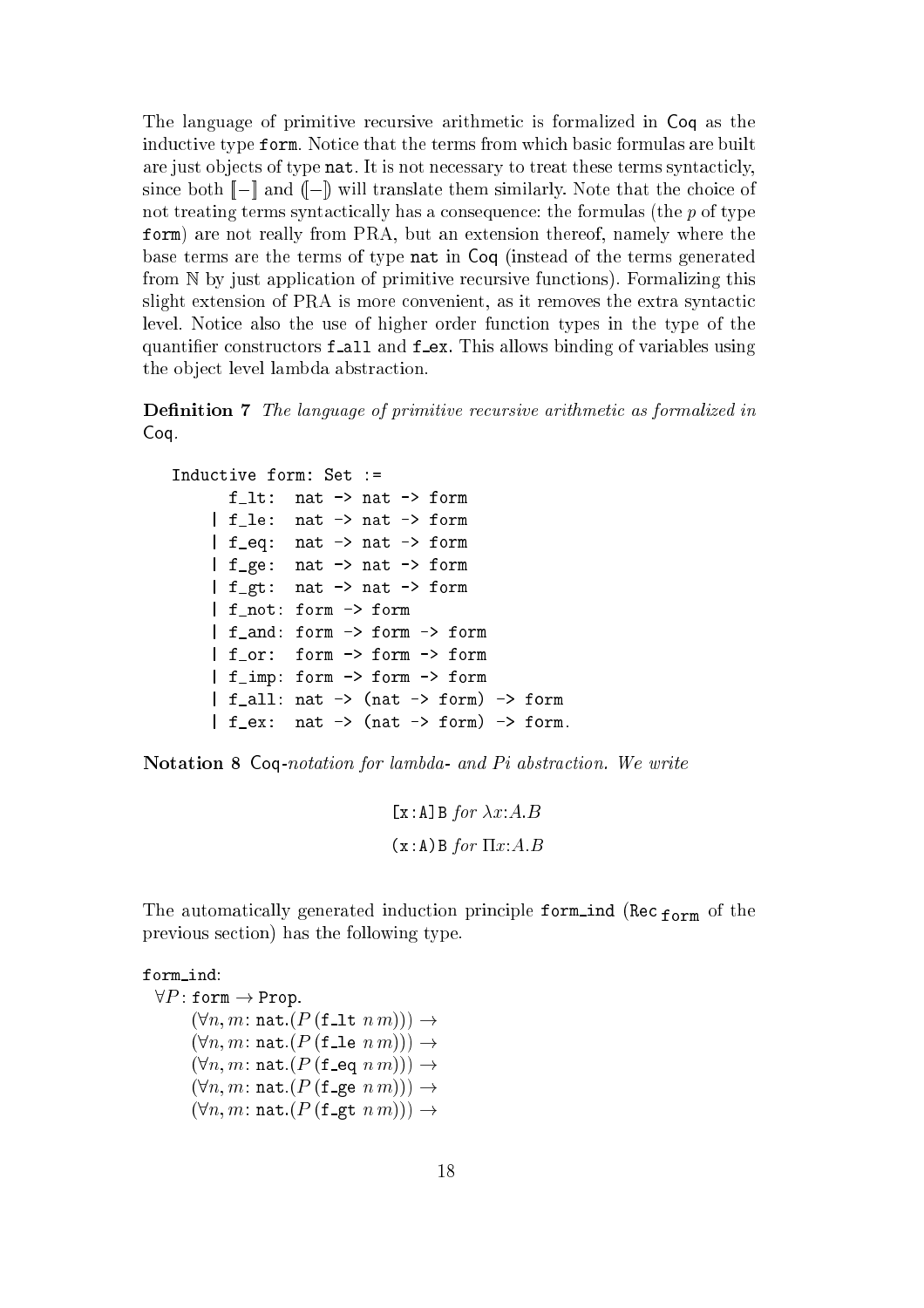

Fig. 1. The different languages and translations.

 $(\forall \varphi \colon \mathtt{form}.(P \varphi) \to (P \, (\mathtt{f} \mathtt{mot} \, \varphi))) \to$  $(\forall \varphi : \texttt{form}.(P \varphi) \rightarrow \forall \psi : \texttt{form}.(P \psi) \rightarrow (P \texttt{(f_and } \varphi \psi))) \rightarrow$  $(\forall \varphi : \texttt{form}.(P \varphi) \rightarrow \forall \psi : \texttt{form}.(P \psi) \rightarrow (P \texttt{(f\_or } \varphi \psi))) \rightarrow$  $(\forall \varphi : \texttt{form}.(P \varphi) \rightarrow \forall \psi : \texttt{form}.(P \psi) \rightarrow (P \texttt{(f\_imp } \varphi \psi))) \rightarrow$  $(\forall n : \texttt{nat}.\forall \Phi : \texttt{nat} \rightarrow \texttt{form}.(\forall m : \texttt{nat}.(P(\Phi m))) \rightarrow (P(\texttt{fall } n \Phi))) \rightarrow$  $(\forall n : \texttt{nat}.\forall \Phi : \texttt{nat} \rightarrow \texttt{form}.(\forall m : \texttt{nat}.(P(\Phi m))) \rightarrow (P(\texttt{f\_ex } n \Phi))) \rightarrow$  $\forall \varphi$ : form. $(P \varphi)$ 

So, form ind states that if a predicate  $P$  on form is closed under the constructors of the inductive type form (f. It, f. le etcetera), then P holds for all terms of type form. Note the cases for  $f$  all and  $f$  ex: closure of  $P$  under f-all says that if P holds for all instances of  $\Phi$  ( $\forall m$ : nat. ( $P(\Phi m)$ )), then P holds for  $(f_\text{all } n \Phi)$ .

The predicates from example 6 can now be expressed as functions with codomain form.

Example 9 The division and primality predicates as formalized in Coq.

Definition f\_Divides: nat  $\rightarrow$  nat  $\rightarrow$  form :=  $[n,m:nat]$  (f\_ex (S m) [k:nat](f\_eq (mult k n) m)). Definition f\_Prime: nat -> form :=  $[n:nat]$  $(f_and (f_gt n (1)))$  $(f_\text{all n} [d:\text{nat}]$   $(f_\text{imp} (f_\text{Divides d n}) (f_\text{eq d} (1))))$ .

### 4.2 Translations

Three translations are defined on the types form, bool, and Prop. First,  $\llbracket - \rrbracket$ maps terms of type form to terms of type Prop. Second,  $(-)$  maps terms of type form to terms of type bool. Third, istrue maps terms of type bool to terms of type Prop. The three translations are depicted in Figure 1.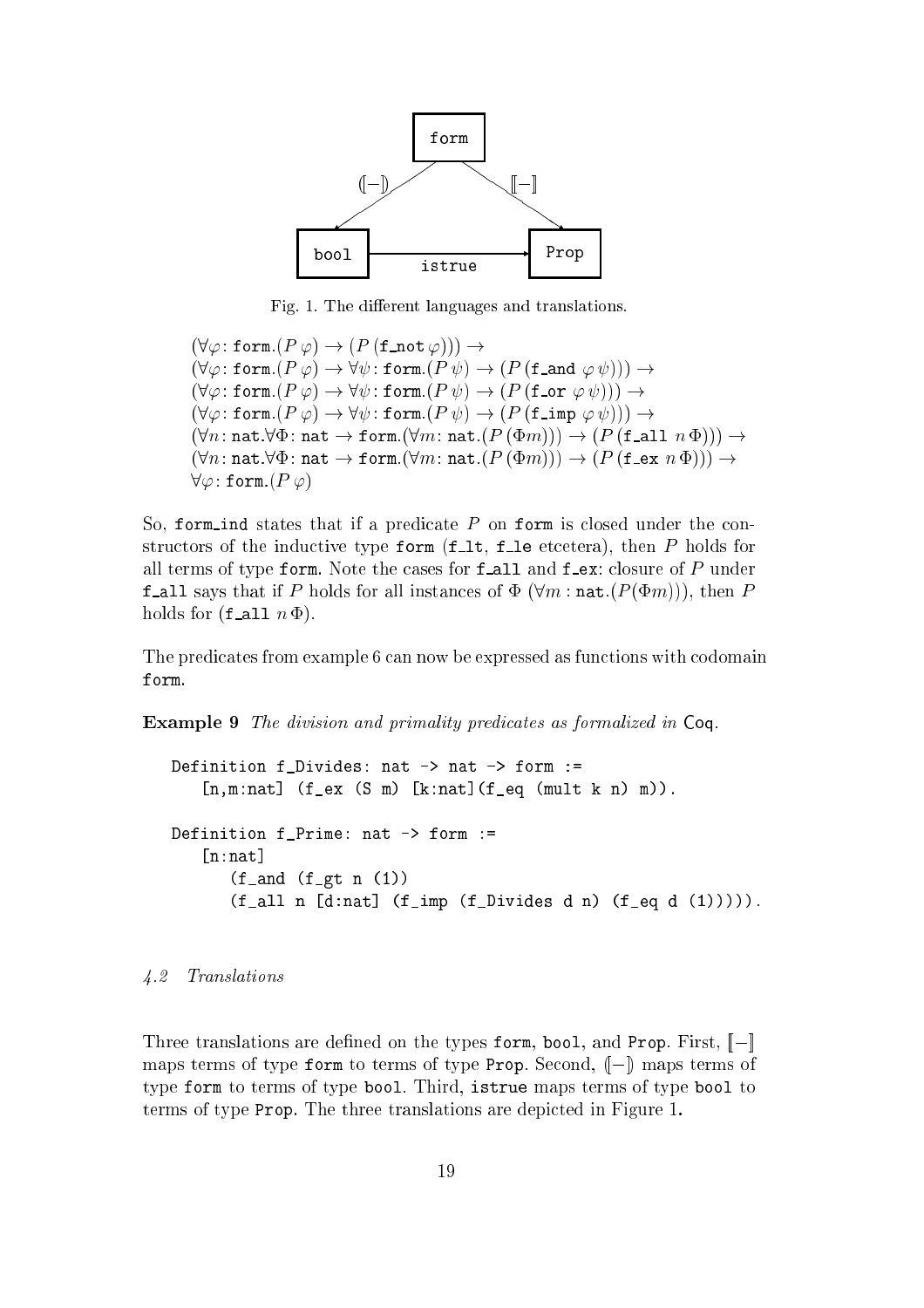The translation  $\llbracket - \rrbracket$  takes as input a formula p of type form and it produces a proposition of type Prop. Because form is an inductive type,  $\llbracket - \rrbracket$  can be defined by recursion by specifying a translation for each of the form-constructors. In describing recursive functions, we will not use the Rec notation that we introduced in the definition of the type system  $AP$  KED $\omega^{++}$ . Instead we use a Coq like notation, which uses pattern matching to deconstruct an element of an inductive type. Moreover, Coq has special syntactic sugar for defining recursive functions by a Fixpoint command. Arbitrary fixpoints are however not allowed: the recursive calls should be done on structurally smaller terms. This conforms precisely with the functions definable by the (elim) schemes that we have given before. (In the following, the definitions using  $Fixpoint$ can all be translated to functions defined by Rec.)

**Definition 10** The translation  $\llbracket - \rrbracket$  as formalized in Coq.

$$
\begin{aligned}\n\llbracket \mathbf{f} \lrcorner \mathbf{t} \, t_1 \, t_2 \rrbracket &= \mathbf{1} \mathbf{t} \, t_1 \, t_2 \\
\llbracket \mathbf{f} \lrcorner \mathbf{e} \, t_1 \, t_2 \rrbracket &= \mathbf{1} \mathbf{e} \, t_1 \, t_2 \\
\llbracket \mathbf{f} \lrcorner \mathbf{e} \, t_1 \, t_2 \rrbracket &= \mathbf{g} \mathbf{e} \, t_1 \, t_2 \\
\llbracket \mathbf{f} \lrcorner \mathbf{g} \, t_1 \, t_2 \rrbracket &= \mathbf{g} \mathbf{t} \, t_1 \, t_2 \\
\llbracket \mathbf{f} \lrcorner \mathbf{h} \, t_1 \, t_2 \rrbracket &= \mathbf{g} \, t_1 \, t_2 \\
\llbracket \mathbf{f} \lrcorner \mathbf{h} \, t_1 \rrbracket &= \mathbf{g} \, t_1 \, t_2 \\
\llbracket \mathbf{f} \lrcorner \mathbf{h} \, t_1 \rrbracket &= \mathbf{g} \, t_1 \, t_1 \, t_2 \\
\llbracket \mathbf{f} \lrcorner \mathbf{h} \, t_1 \rrbracket &= \mathbf{g} \, t_1 \, t_1 \, t_2 \\
\llbracket \mathbf{f} \lrcorner \mathbf{h} \, t_1 \rrbracket &= \mathbf{g} \, t_1 \, t_1 \, t_2 \, t_1 \, t_2 \\
\llbracket \mathbf{f} \lrcorner \mathbf{h} \, t_1 \rrbracket &= \mathbf{g} \, t_1 \, t_2 \, t_1 \, t_2 \, t_1 \, t_2 \, t_1 \, t_2 \, t_1 \, t_2 \, t_1 \, t_2 \, t_1 \, t_2 \, t_1 \, t_2 \, t_1 \, t_2 \, t_1 \, t_2 \, t_1 \, t_2 \, t_1 \, t_2 \, t_1 \, t_2 \, t_1 \, t_2 \, t_1 \, t_2 \, t_1 \, t_2 \, t_1 \, t_2 \, t_1 \, t_2 \
$$

4.2.2 The translation  $(-)$ : form  $\rightarrow$  bool

The translation  $(-)$  takes as input a formula p of type form and it produces a boolean expression of type bool. Because form is an inductive type,  $(-)$ can be defined by specifying a translation for each of the form-constructors.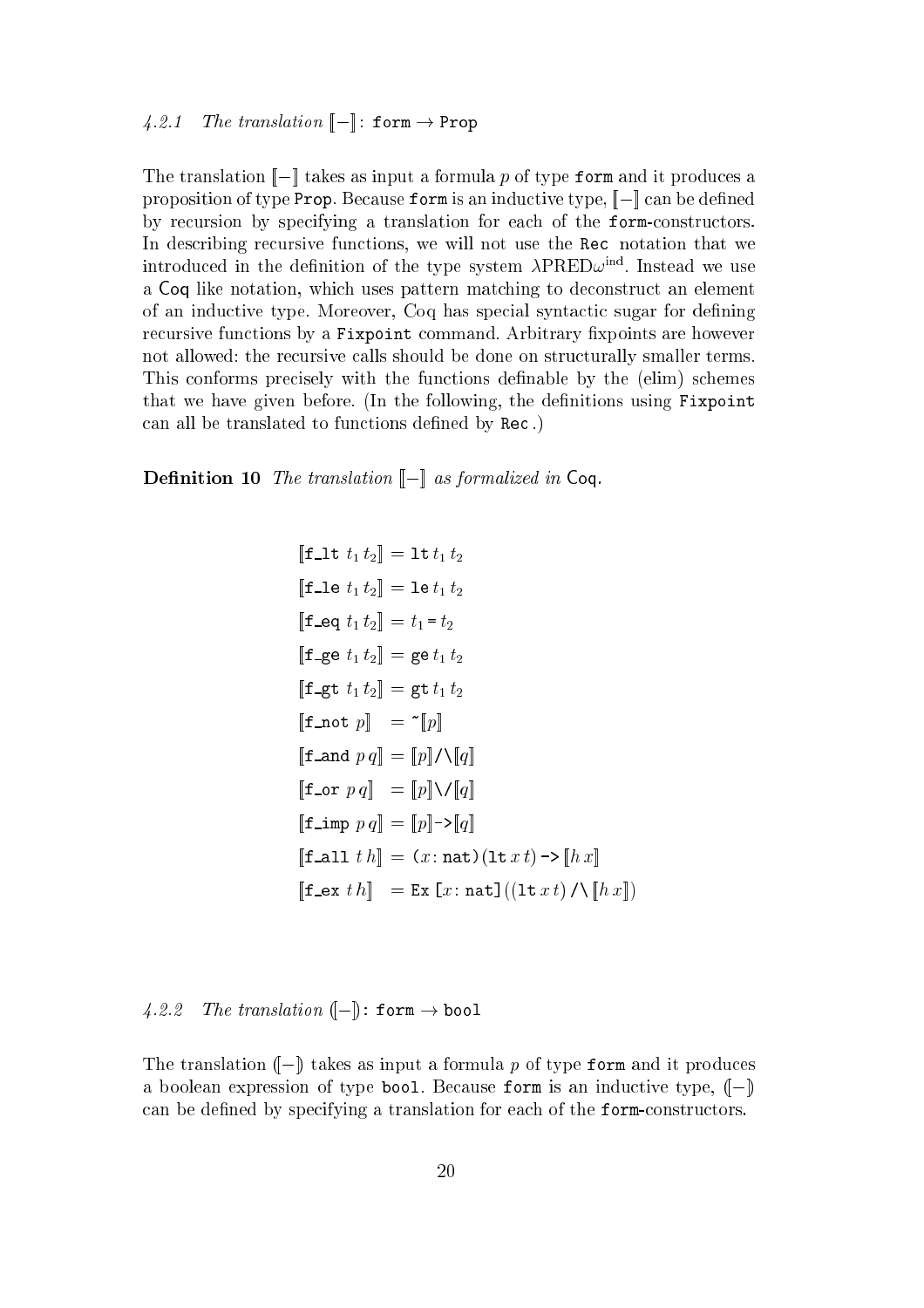**Definition 11** The translation  $\left(-\right)$  as formalized in Coq.

$$
(\text{f}\_1 t_1 t_2) = \text{b}\_1 t_1 t_2
$$
\n
$$
(\text{f}\_1 e t_1 t_2) = \text{b}\_1 e t_1 t_2
$$
\n
$$
(\text{f}\_2 e t_1 t_2) = \text{b}\_2 e t_1 t_2
$$
\n
$$
(\text{f}\_3 e t_1 t_2) = \text{b}\_3 e t_1 t_2
$$
\n
$$
(\text{f}\_3 e t_1 t_2) = \text{b}\_3 e t_1 t_2
$$
\n
$$
(\text{f}\_3 e t_1 t_2) = \text{b}\_3 e t_1 t_2
$$
\n
$$
(\text{f}\_3 e t_1 t_2) = \text{b}\_3 e t_1 t_2
$$
\n
$$
(\text{f}\_3 e t_1 t_2) = \text{b}\_3 e t_1 t_2
$$
\n
$$
(\text{f}\_3 e t_1 t_2) = \text{b}\_3 e t_1 t_2
$$
\n
$$
(\text{f}\_3 e t_1 t_2) = \text{b}\_3 e t_1 t_2
$$
\n
$$
(\text{f}\_3 e t_1 t_2) = \text{b}\_3 e t_1 t_2
$$
\n
$$
(\text{f}\_3 e t_1 t_2) = \text{b}\_3 e t_1 t_2
$$
\n
$$
(\text{f}\_3 e t_1 t_2) = \text{b}\_3 e t_1 t_2
$$
\n
$$
(\text{f}\_3 e t_1 t_2) = \text{b}\_3 e t_1 t_2
$$
\n
$$
(\text{f}\_3 e t_1 t_2) = \text{b}\_3 e t_1 t_2
$$
\n
$$
(\text{f}\_3 e t_1 t_2) = \text{b}\_3 e t_1 t_2
$$

The boolean versions of the basic relations are defined by:

Definition 12 Boolean inequalities as formalized in Coq.

```
Fixpoint b_l = [n,m:nat]: bool :=
   Cases n m of
      \Omega0 \implies true| O (S y) => true
    |(S x) 0 \Rightarrow false
    |(S x) (S y) \Rightarrow (b_1 e x y)end.
Definition b_lt := [n,m:nat](b_l e (S n) m).
Definition b_{g}e := [n,m:nat](b_{e}e_{m}n).
Definition b_gt := [n,m:nat](b_lt m n).
```
Definition 13 Boolean equality as formalized in Coq.

```
Fixpoint b_eq [n,m:nat]: bool :=Cases n m of
       \overline{0}\mathbf{0}\Rightarrow true
     | 0 (S y) \Rightarrow false|(S x) 0 \Rightarrow false
     |(S x) (S y) \Rightarrow (b_eq x y)end.
```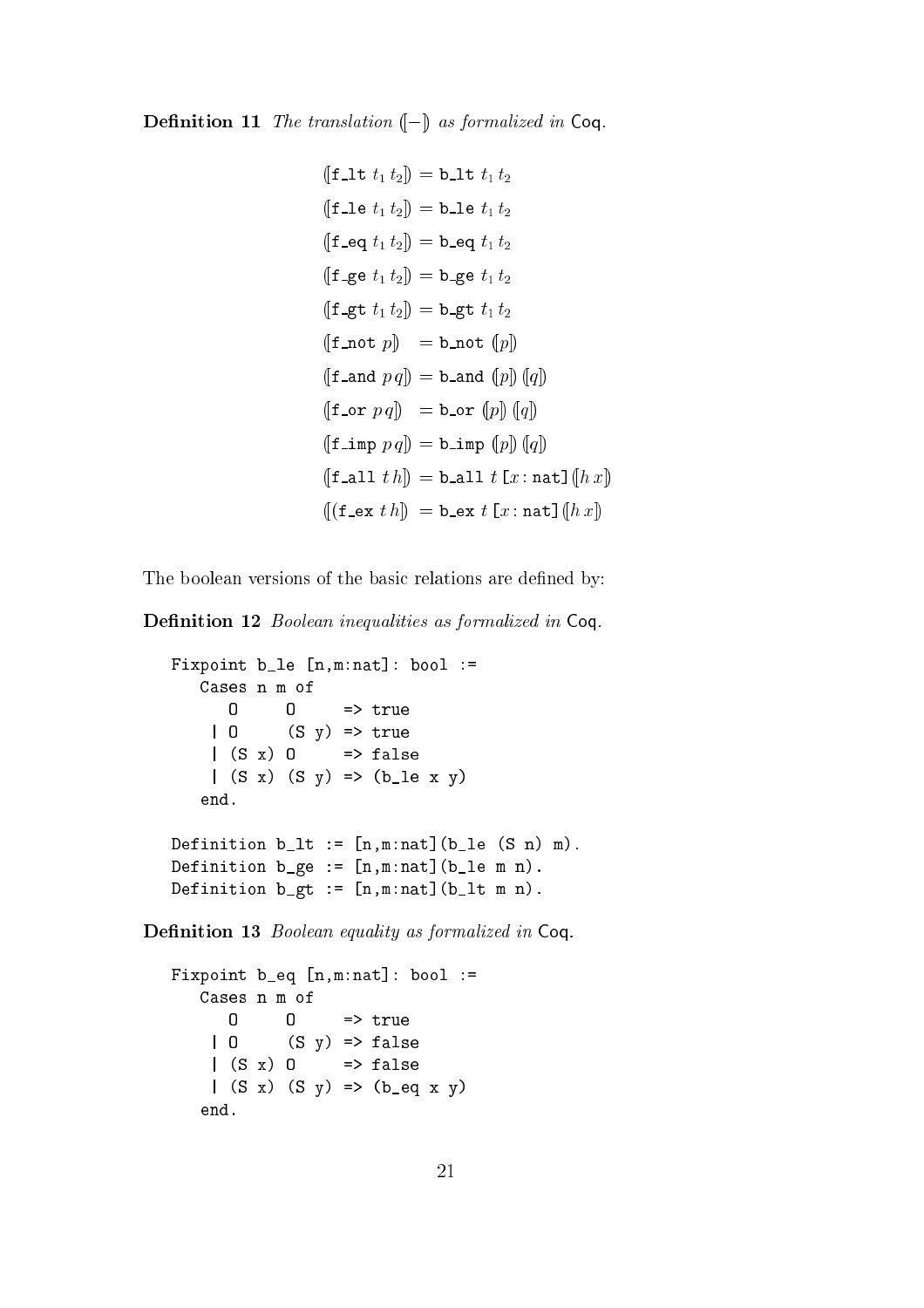The computational versions of the connectives are defined by:

Definition 14 *Boolean versions of the connectives as defined in* Coq.

```
Definition b_not := [x:bool](if x then false else true).
Definition b_and := [x, y:bool] (if x then y else false).
Definition b_0r := [x,y:bool] (if x then true else y).
Definition b_imp := [x, y:bool] (if x then y else true).
```
The computational version of the bounded universal quantifier is defined by translating it into a large conjunction. The computational version of the bounded existential quantifier is defined by translating it into a large disiunction.

**Definition 15** Boolean version of the bounded universal quantifier as formalized in Coq.

```
Fixpoint b_all [b:nat]: (nat \rightarrow bool) \rightarrow bool :=
    [f:nat->bool]\blacksquareCases b of
           \Omega|(S \t m) => (b and (f m) (b all m f))
       end.
```
**Definition 16** Boolean version of the bounded existential quantifier as formalized in Coq.

```
Fixpoint b<sub>-</sub>ex [b:nat]: (nat \rightarrow bool) \rightarrow bool :=
    [f:nat->bool]Cases b of
            \Omega\Rightarrow false
          |(S \t m) => (b_or (f m) (b_ex m f))
```
4.2.3 The translation istrue: bool  $\rightarrow$  Prop

The translation istrue takes as input a boolean expression and lifts it to the propositional level:

Definition 17 The translation istrue as formalized in Coq.

```
Definition istrue := [x:bool] (if x then True else False).
```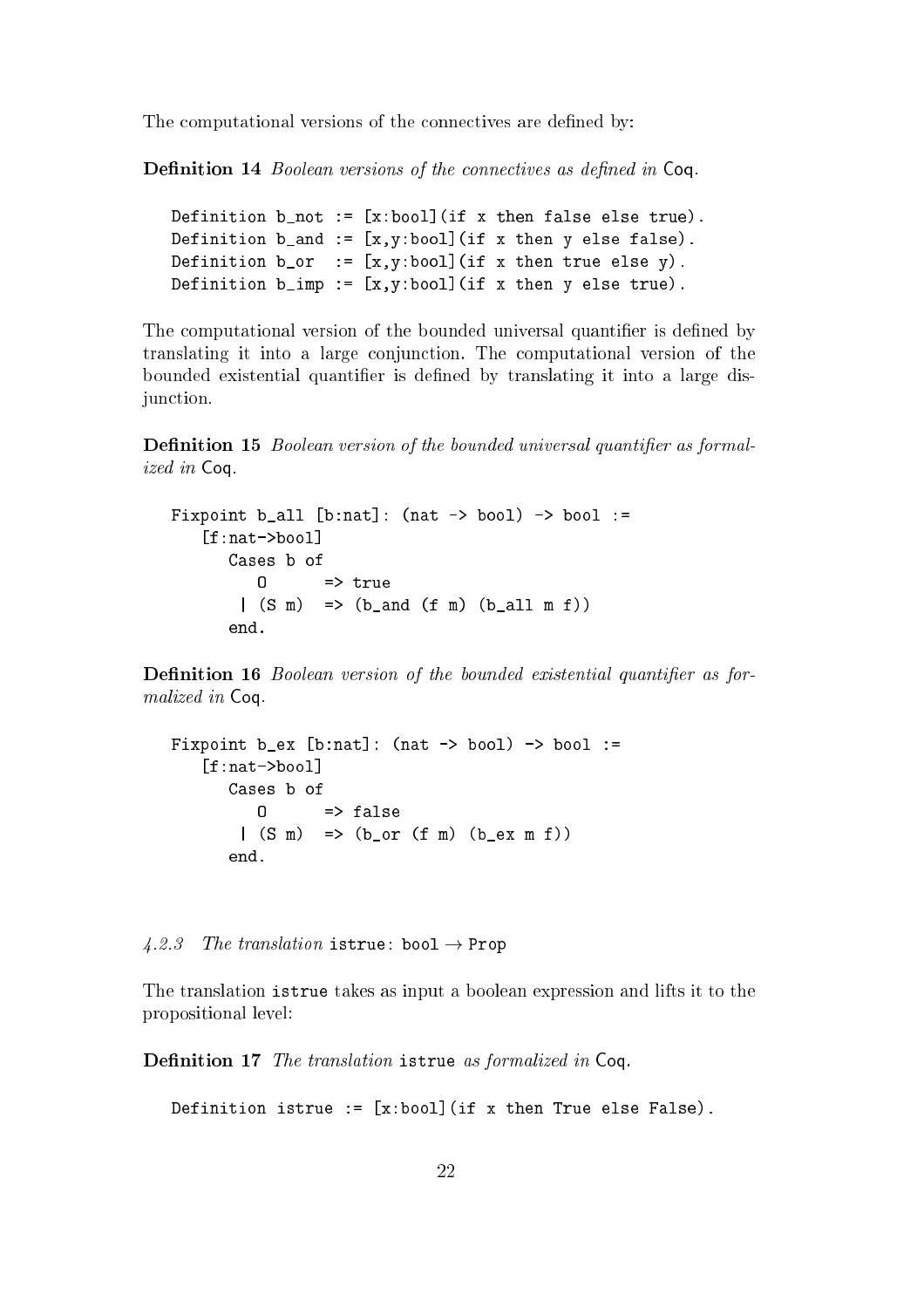Given a formula  $p$  of type form, the objective is to construct a proof-object inhabiting  $[p]$ . This is done in two steps. First, it is shown that the diagram in Figure 1 ommutes. Next, it is shown, using the onversion rule, that (is true  $(p)$ ) is inhabited. The combination of these two steps yields the desired proof-object.

Using the induction principle generated by the inductive definition of form, we can construct a correctness proof ok of the translations.

ok :  $\forall p$ : form. $[ p ] \leftrightarrow$  (istrue  $([ p ] )$ )

The proof-object ok shows that the diagram in Figure 1 commutes. In general only the impli
ation from right to left is needed. However, in the proof of the orre
tness theorem the other dire
tion is very useful in some of the indu
tion ases.

The translation  $(-)$  is constructed in such a way, that for closed terms p of type form that represent a provable proposition, it holds that

 $(p) \rightarrow_{\beta_t} \text{true}$ 

and therefore

(istrue  $(p)$ )  $\rightarrow$   $_{\beta}$  True

where  $\rightarrow_{\beta_i}$  is the Coq reduction relation. From the conversion rule, it now follows that any inhabitant of True is also an inhabitant of (istrue  $(p\|)$ ). Clearly, True is inhabited by the unit term triv, and therefore (istrue  $(p)$ ) is inhabited.

By combining the inhabitant of (istrue  $(p_0)$ ) with ok, we get an inhabitant of  $[p]$ , which is what we were looking for.

It would be nice if we also had an inverse of  $\llbracket - \rrbracket$ . In that case the user could write down the goal as an expression  $\varphi$  of type Prop and have the system translate it to an expression  $p$  of type form. This inverse translation cannot be expressed within the object language. Some programming in the implementation language of Coq would be required to implement this translation. An alternative would be to use the extensible grammar me
hanism of Coq to make the syntactical level look the same as the propositional level.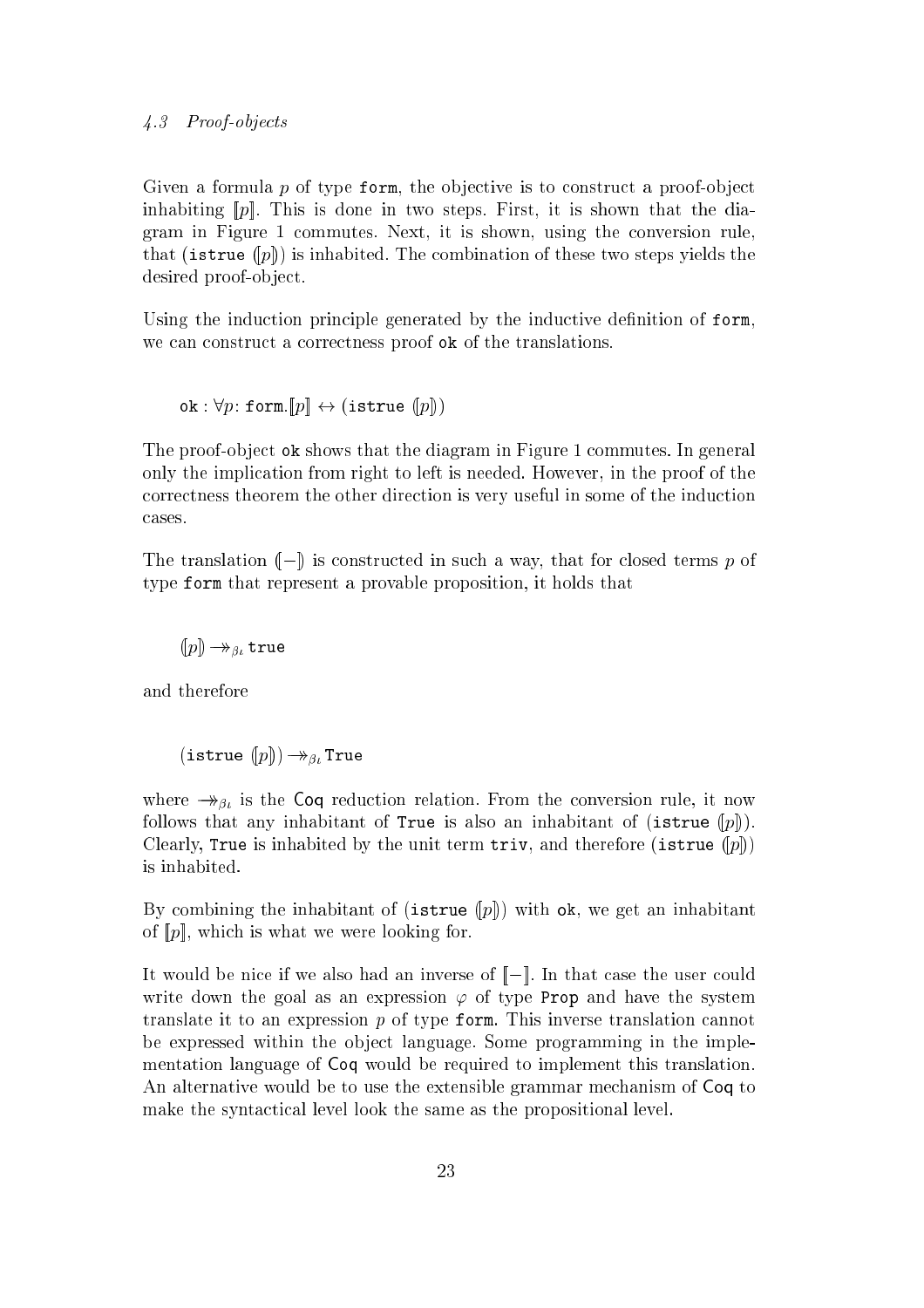#### Results and discussion 5

The language of primitive re
ursive arithmeti an be elegantly formalized in the Coq system using inductive types. As a matter of fact, the inductive type form ontains a bit more than the formulas of PRA, namely the ones where we take the terms of type nat in Coq as base terms. The formalization is used to automatically prove propositions of primitive recursive arithmetic.

Even though primitive recursive arithmetic is a limited language, many trivial propositions that are tedious to prove by hand an be expressed in it. By having the Coq proof assistant to prove these automatically, the user can on
entrate on the real, important, and mathemati
ally interesting problems. We believe that the methods discussed in this paper contribute to the userfriendliness of systems like Coq. It is possible to extend the method to in
lude other predicates and functions on nat (or even other logical connectives). Suppose we have a relation R typable in Coq, so R :  $\texttt{nat}^n \rightarrow \texttt{Prop}$ . Moreover suppose that R is computable in Coq, so there is a term  $f_r$ : nat<sup>n</sup> $\rightarrow$ bool that computes  $R$ . Then we can extend our method to include  $R$  as a predicate by adding a constructor r:  $nat^n \rightarrow form$  in the definition of form and by constructing a term  $q$  such that

$$
q: \Pi \vec{x} : \text{nat}^n \cdot R \vec{x} \leftrightarrow \text{istrue}(f_r \vec{x}).
$$

The proof term q states (in Coq) that R is computable by  $f<sub>r</sub>$ ; it is used in the construction of the new proof term ok for this extension of form. We can depi
t the situation as follows.



Fig. 2. Extension of the method with computable predicate  $R$ .

As to the efficiency of the procedure: The procedure described here is not very fast. To he
k (Prime 61) takes several minutes on a fast Unix workstation, even though the proof-object is a  $\lambda$ -term of only 10 lines of code and the total size of the theory development is only  $300$  lines of code. (See [13].) There are three reasons why this method is slow. First, the addition and multipli
ation functions operate on the standard unary numbers (generated by the constructors O and S). Things would be faster had we used binary versions of these functions on the computational level [10]. However, the correctness proof will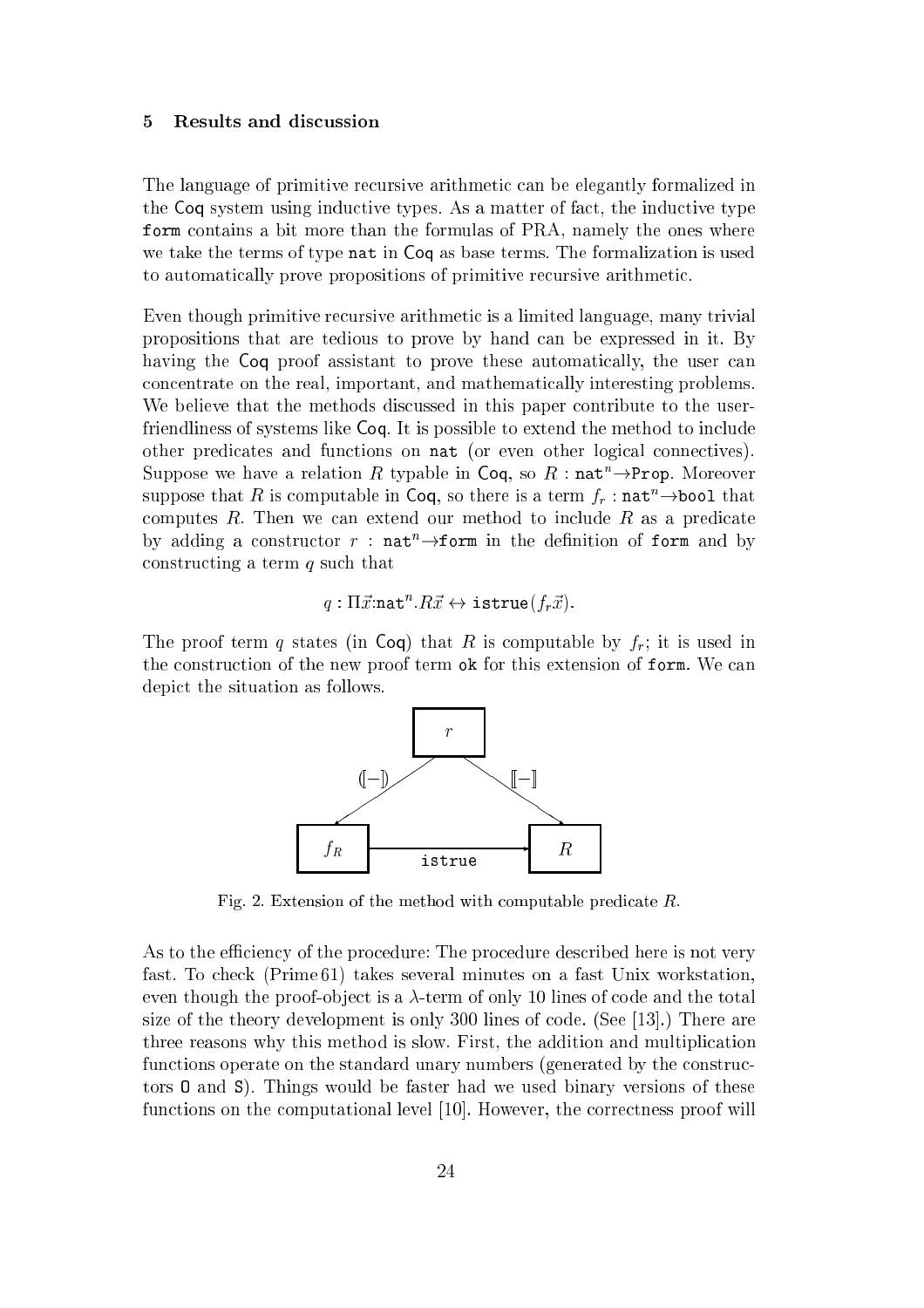be
ome more ompli
ated if on the propositional level the same denitions of addition and multiplication are used. The use of these inefficient definitions is desirable because a lot of theory development depends on the unary defined natural numbers. The se
ond reason is that omputations are interpreted in Coq which in turn is interpreted in a functional language. This is not the most efficient setting for large computations. Third, the procedure is very general, meaning that it cannot take into account clever tricks to avoid computations. This results in slow algorithms. For example to he
k (Prime 61) all numbers provided a series of the control of between 1 and 61 are tested as divisors of 61 instead of only the numbers up-to

The method of computational reflection is not new, [7] gives an overview and history of reflection and contrasts it with the LCF (tacticals) approach. (We have briefly contrasted the reflection method with other approaches in Section 4.) In NuPrl a reflection mechanism and a library with many different applications was implemented  $[8]$ . In  $[4]$  computational reflection is applied in Coq to first order theories of algebraic structures such as monoids and rings. In [3] application of the reflection principle to decide equational theories is studied.

In [12] a similar technique was used to generate proofs for statements of  $PRA$ ; there are however some differences with the internal method described in this paper. The method in  $[12]$  uses an external program. This program takes as input a string containing a formula  $\varphi$  of PRA and produces output which can be read by the Lego  $[11]$  proof system. The output produced in this way contains the formula  $\varphi$  of type Prop, a characteristic term  $\chi_{\varphi}$  of type bool and Lego tactics which will construct a proof-object  $\mathbf{ok}_{\varphi}$  of type  $\varphi \leftrightarrow (\mathbf{istrue} \chi_{\varphi})$ . The present method uses one orre
tness proof ok, whi
h an be instantiated with a formula  $\varphi$  of PRA by applying it to  $\varphi$  since  $\varphi$  is of type form which is now part of the object language.

Applying the method to other theories requires modifications to the type form as well as to the translations  $\llbracket - \rrbracket$  and  $\llbracket - \rrbracket$  introduced in section 4.2, and to the proof-object ok from section 4.3.

### A
knowledgments

This work has benefited much from discussions with Henk Barendregt and Thijs Cobben. Furthermore we want to express our gratitude to the anonymous referees for their valuable omments.